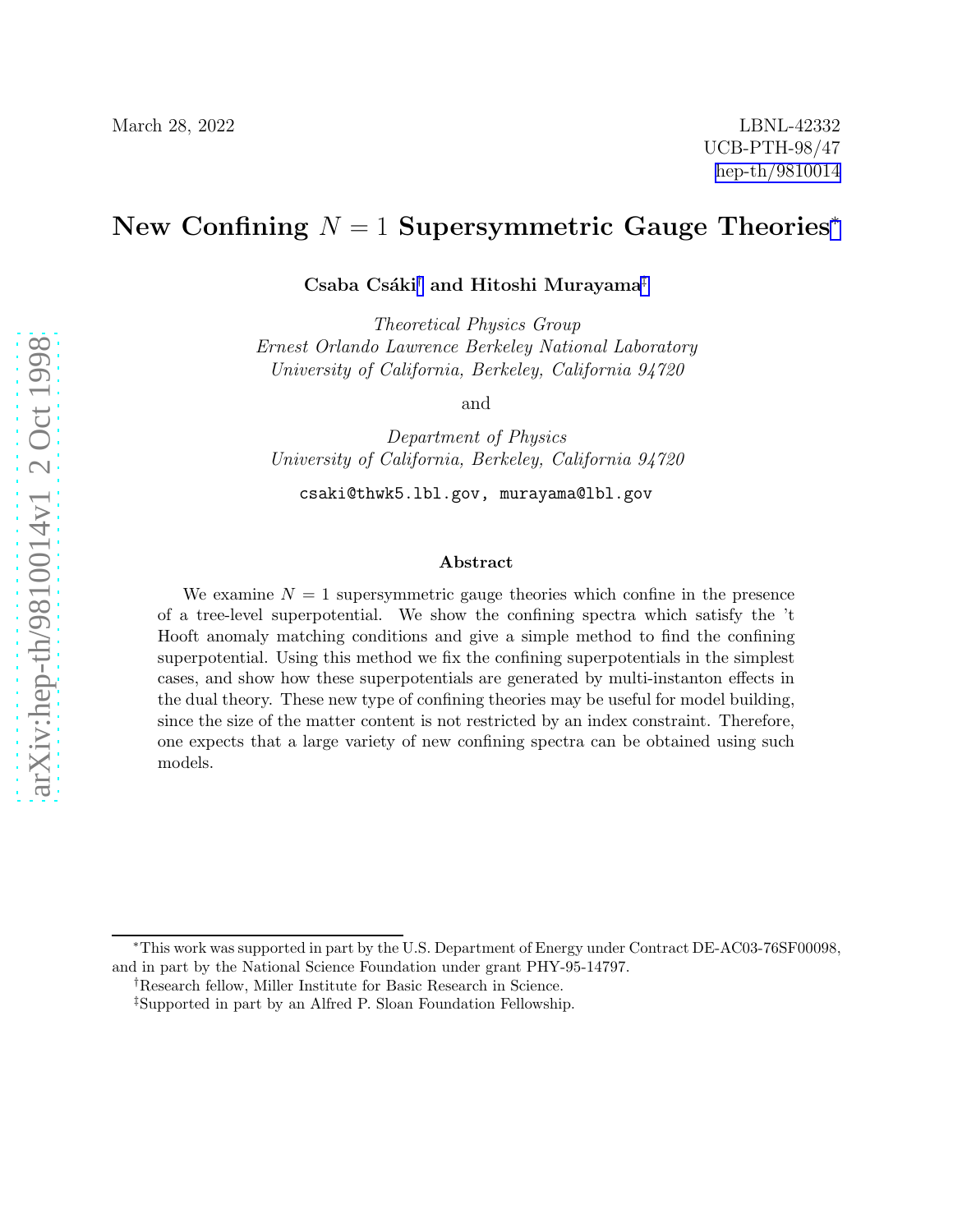## 1 Introduction

Confining theories are the simplest asymptotically free  $N = 1$  supersymmetric gauge theories. In such theories the low-energy effective theory is simply given by a Wess-Zumino model for the composite gauge singlets. The first example of such a confining theory has been found by Seiberg[[1\]](#page-24-0). Later several other confining theories have been found [\[2](#page-24-0), [3](#page-24-0), [4, 5, 6,](#page-24-0) [7, 8\]](#page-25-0) and classified (for a recent review see[[9](#page-25-0)]). Some of these confining theories have been used for constructing models which explain the flavor hierarchy[[10](#page-25-0)], but the limited number of known confining models strongly limits their applications for model building. All of the confining theories mentioned above are based on examples with simple gauge groups which confine without the presence of a tree-level superpotential. However, it has been noted by Kutasov, Schwimmer and Seiberg in Ref.[[11\]](#page-25-0) that certain theories might be confining if a suitabletree-level superpotential is added to the theory. In [[11\]](#page-25-0), the dualities of  $SU(N)$  with an adjoint field  $X$  and  $F$  flavors were examined in the presence of a tree-level superpotential Tr $X^{k+1}$ . They noted that for a certain number of colors  $(N = kF - 1)$  the dual gauge group reduces to  $SU(1)$ , and identified a set of composites which satisfy the 't Hooft anomaly matching conditions.

In this paper, we show that the theory is indeed confining for all values of k. These theories can be thought of as generalizations of the well-known s-confining theories[[6\]](#page-24-0), since in the case when the tree-level superpotential reduces to a mass term  $(k = 1$  in the above example) one always obtains an s-confining theory. However, contrary to the ordinary s-confining theories, the matter content of these examples is not restricted by an index constraint. Therefore, we expect that there are many more confining theories of this sort exhibiting a large variety of global symmetries and confining spectra, some of which may be useful for composite model building.

In this paper we will give a method to find the confining superpotential of these theories, which reproduces the classical constraints once the  $F$ -flatness conditions arising from the tree-level superpotential  $\text{Tr}X^{k+1}$  is taken into account. Once this superpotential is established, one can integrate out flavors in order to find dynamically generated Affleck-Dine-Seiberg-type[[12](#page-25-0)] (ADS) superpotentials. However, the confining superpotentials obtained in this paper are not the most general ones, since the form of the tree-level superpotential is assumed to be  $\text{Tr} X^{k+1}$ , and the relations resulting from the requirement of the vanishing of the F-terms are used in constructing the superpotential. Therefore superpotential perturbations along directions other than mass terms for some flavors will not be correctly reproduced by the superpotentials presented here. In order to reproduce such perturbations as well, one would need to find the confining superpotential in the presence of the most general tree-level superpotential, which we leave for future investigation.

In all solutions presented in this paper, we find that the confining superpotentials or the ADS superpotentials are always due to multi-instanton effects, and not due to a oneinstanton effect. As expected, the coupling of the tree-level superpotential also appears in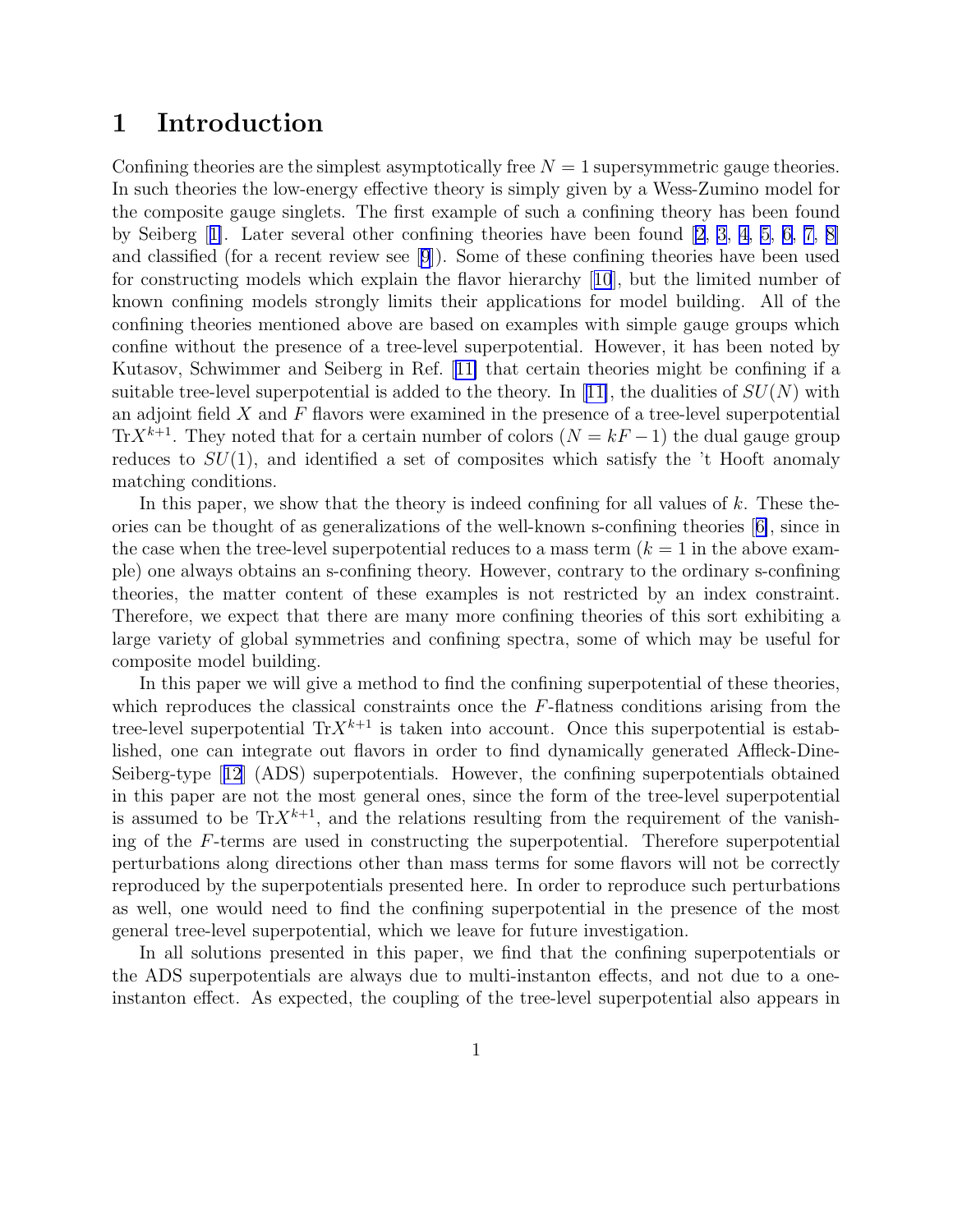the dynamically generated superpotentials, which diverge in the limit when this coupling is turned off.

This paper is organized as follows. In Section 2 we first discuss the confining theories based on  $SU(N)$  with an adjoint and fundamentals. We examine the  $k = 2$  case in detail, show how to find the confining superpotential and how it arises from a two-instanton effect in the dual theory. Then we consider integrating out a flavor from the  $k = 2$  theory. Next we examine the  $k > 2$  theories. We show that there are no additional branches in this theory, and thus just as in the  $k = 2$  case they are confining at the origin. We show the confining spectrum and write down the form of the confining superpotential (without fixing the coefficients of the individual terms). In Section [3](#page-13-0) we consider generalizations of the theories presented in Section 2 to theories with more complicated gauge group and/or matter content. We find the confining spectrum for these theories, but in most examples leave the determination of the superpotentials for future work. We conclude in Section [4](#page-23-0).

# 2 The  $SU(N)$  theory with an adjoint and fundamentals

### 2.1 The  $k = 2$  Theories

L

Consider  $SU(N)$  with an adjoint and F flavors, and a superpotential Tr $X<sup>3</sup>$  for the adjoint. The global symmetries of the theory are given by

$$
\begin{array}{c|ccccc}\n & SU(N) & SU(F) & SU(F) & U(1) & U(1)_R & Z_{3F} \\
\hline\nX & Adj & 1 & 1 & 0 & 2/3 & F \\
Q & \Box & \Box & 1 & 1 & 1 - \frac{2N}{3F} & -N \\
\bar{Q} & \bar{\Box} & 1 & \Box & -1 & 1 - \frac{3N}{3F} & -N\n\end{array}
$$
\n(2.1)

This is the special case of the theories considered in[[11](#page-25-0), [13](#page-25-0), [14](#page-25-0)] for the theory with an adjoint and the superpotential

$$
W = h \text{Tr} X^{k+1}
$$

for  $k = 2$ . Here, h is a coupling constant, dimensionless for  $k = 2$ , and of dimension  $k - 2$ in general. For  $2F - N > 1$  it has been shown in [\[11, 13, 14](#page-25-0)] that the theory has a dual description in terms of the gauge group  $SU(2F - N)$ , an adjoint Y, dual quarks q,  $\bar{q}$  and mesons  $M_1$ ,  $M_2$ . The field content and superpotential of the dual theory are summarized below: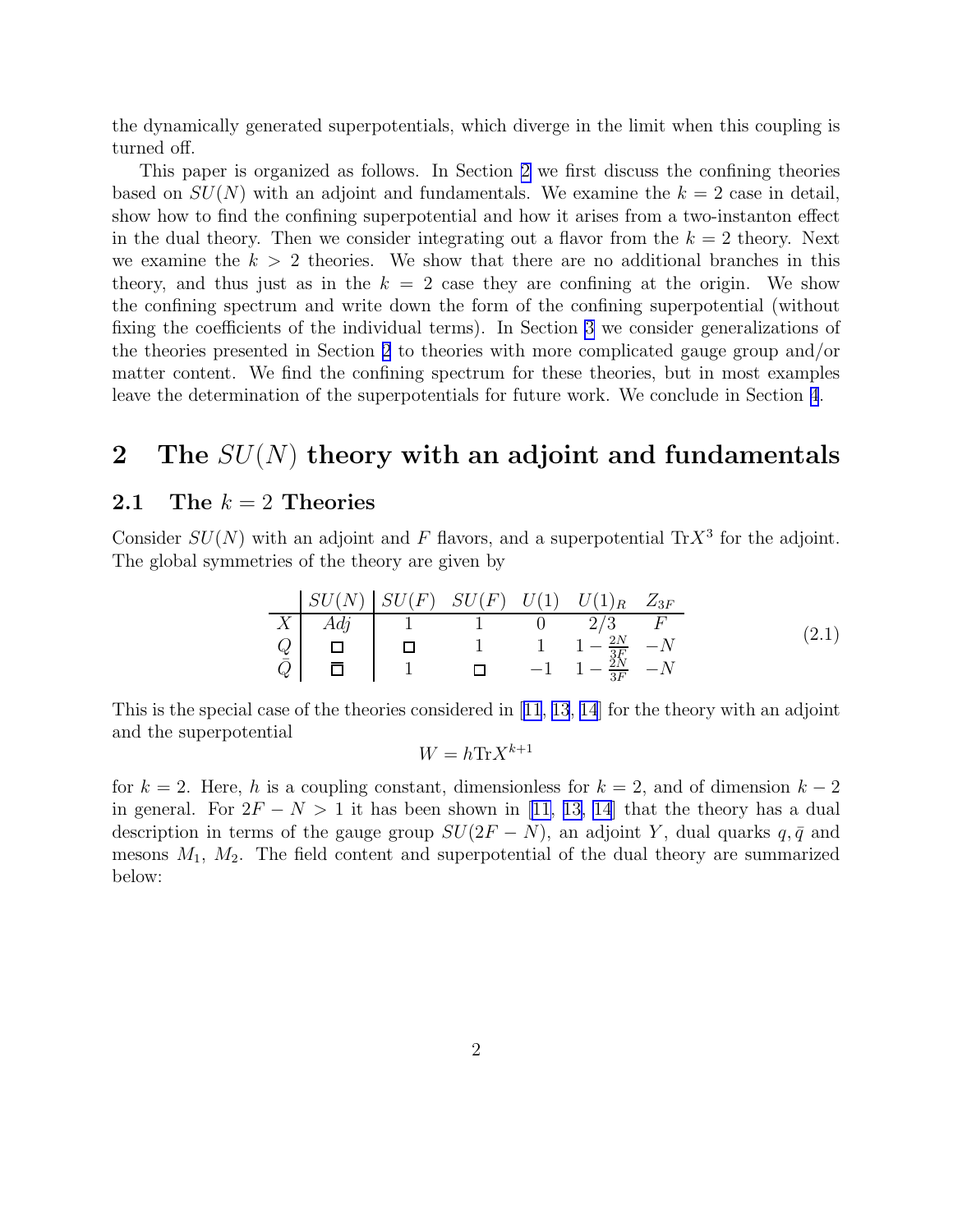<span id="page-3-0"></span>

|           |                                                                                                 |  | $\sqrt{F}$ |          |                                  | $Z_{3F}$ |       |  |  |
|-----------|-------------------------------------------------------------------------------------------------|--|------------|----------|----------------------------------|----------|-------|--|--|
|           | $Ad\eta$                                                                                        |  |            |          | 2/                               |          |       |  |  |
| q         |                                                                                                 |  |            |          | $2(2F-N)$                        | $+ F$    | (2.2) |  |  |
| $\bar{q}$ |                                                                                                 |  |            |          | $\frac{3F}{2(2F-N)}$             | $N+F$    |       |  |  |
| $M_1$     |                                                                                                 |  |            | $\theta$ |                                  | $-2N$    |       |  |  |
| $M_2$     |                                                                                                 |  |            | $\theta$ | $\frac{3F}{3F}$<br>$\frac{8}{3}$ | $F-2N$   |       |  |  |
|           | $W_{magn} = -h \text{Tr} Y^3 + \frac{h}{\mu^2} \left( M_1 \bar{q} Y q + M_2 \bar{q} q \right).$ |  |            |          |                                  |          |       |  |  |

The coefficients of the superpotential terms were fixed to be  $-h$  and h by to the analysis in[[11](#page-25-0)]. However, for the case  $2F - N = 1$  the theory is no longer in the non-abelian Coulomb phase (or the free magnetic phase), but rather confining. The spectrum can be obtained by adding a superpotential term  $M_1$  to the magnetic  $SU(3)$  theory of  $2F - N = 3$ (which corresponds to integrating out a single flavor from the electric theory). The confining spectrum is given by:

|                                          | $SU(2F-1)$ | $(F% {\mathcal{F}}(F))=\mathbb{E}(\mathcal{F}_{\infty})$<br>SL | SU(F)  | U(1)      | $(1)_R$                      | $Z_{3F}$ |       |
|------------------------------------------|------------|----------------------------------------------------------------|--------|-----------|------------------------------|----------|-------|
| Y                                        | Adj        |                                                                |        |           | 2/3                          |          |       |
|                                          | П          |                                                                |        |           | $2(2F-1)$                    | $1+F$    |       |
|                                          | Π          |                                                                | П      |           | $\frac{3F}{2(2F-1)}$<br>3F   | $1+F$    |       |
| $M_1 = (QQ)$                             |            |                                                                | П      |           | $4(2F -$                     | $2-F$    |       |
| $M_2 = (\bar Q X Q)$                     |            |                                                                | П      |           | $\frac{3F}{4(2F-1)}$<br>3 F  | റ        |       |
| $B = (Q^{F}(XQ)^{F-1})$                  |            |                                                                |        | $2F - 1$  |                              |          |       |
| $\bar{B} = (\bar{Q}^F (X\bar{Q})^{F-1})$ |            |                                                                | $\Box$ | $-2F + 1$ | $rac{3}{3F}$<br>$rac{2}{3F}$ |          |       |
|                                          |            |                                                                |        |           |                              |          | (2.4) |

This anomaly matching for the continuous global symmetries  $SU(F)^3$ ,  $SU(F)^2U(1)$ ,  $SU(F)^2U(1)_R$ ,  $U(1)^3$ ,  $U(1)^2U(1)_R$ ,  $U(1)U(1)_R^2$ ,  $U(1)_R^3$ ,  $U(1)$  and  $U(1)_R$  has been noted in [\[11\]](#page-25-0), and can be extended to the discrete symmetries  $SU(F)^2Z_{3F}$ ,  $Z_{3F}$ ,  $Z_{3F}^3$ ,  $U(1)^2Z_{3F}$ ,  $U(1)Z_{3F}^2$ ,  $U(1)_R^2Z_{3F}$ ,  $U(1)_RZ_{3F}^2$ ,  $U(1)U(1)_RZ_{3F}$  as well. We will argue that the theory is indeed s-confining, that is it is described by these gauge singlets everywhere on the moduli space. For this in the next section we will analyze the classical limit of the theory, that is the classical constraints satisfied by these operators. This will completely determine the form of the confining superpotential.<sup>∗</sup> Then we will show that instanton effects in the dual magnetic theory indeed do generate this confining superpotential term.

<sup>∗</sup> It has been recently argued [\[16](#page-25-0)], that a sufficient and necessary condition for the continuous 't Hooft anomaly matching conditions to be satisfied by the holomorphic gauge invariants is that the classical constraints be derivable from a superpotential. Below we find this superpotential whose existence is guaranteed by the above quoted theorem, and argue that this is indeed the full confining superpotential of the theory.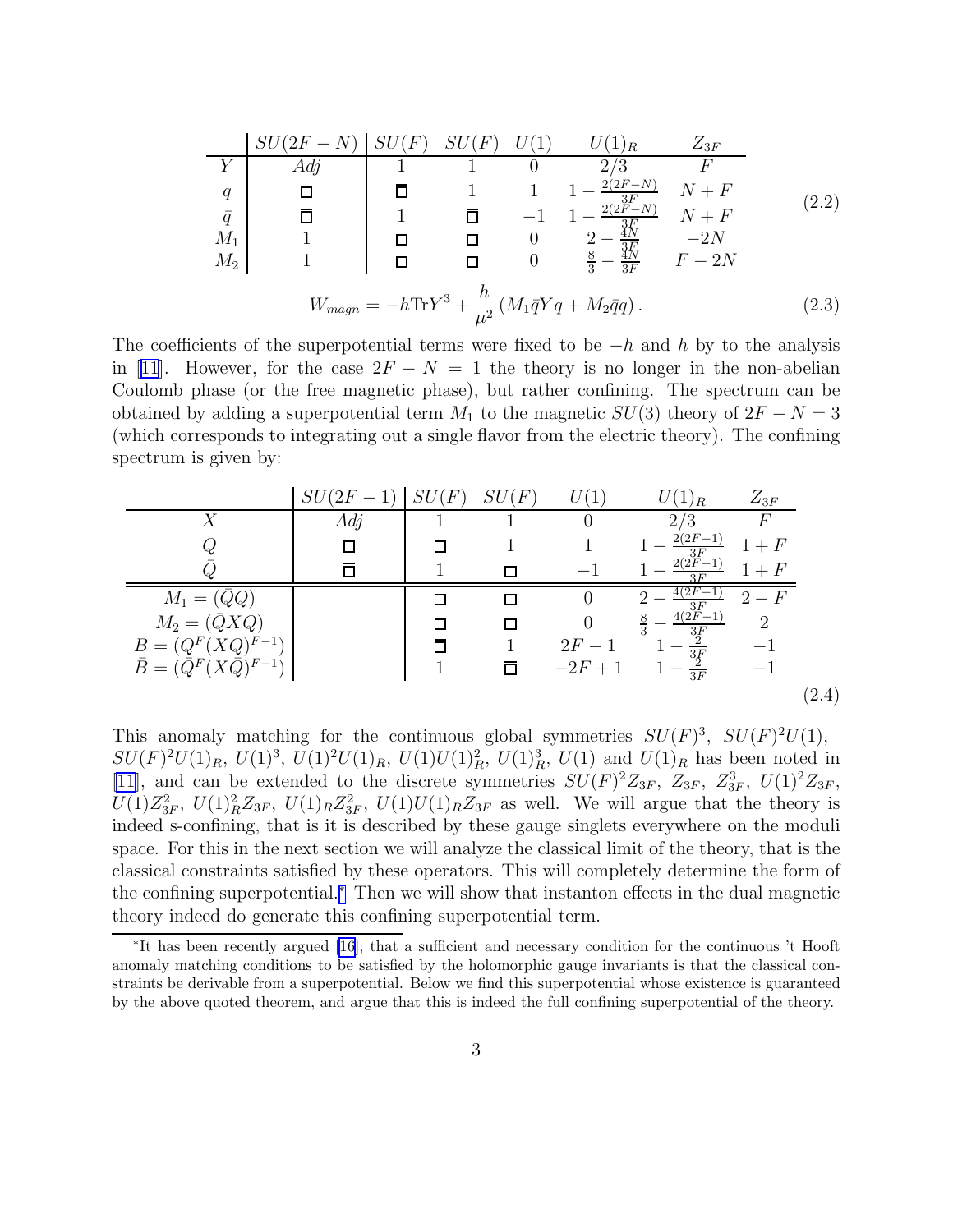#### <span id="page-4-0"></span>2.1.1 Analysis in the Electric Theory

In this section we will give a method to analyze the classical constraints of this theory and show the superpotential which can reproduce these constraints. First we note that the analysis is different than in the ordinary s-confining theories, since there is a tree-level superpotential present in this theory, and the resulting  $F$ -flatness conditions have to be taken into account when analyzing the constraints. The tree-level superpotential is  $\text{Tr} X^3$ , and the resulting F-flatness condition is

$$
X^2 - \frac{1}{N} \text{Tr} X^2 = 0,\tag{2.5}
$$

that is  $X^2 \propto 1$ . One can use the complexified gauge group to transform X to a Jordan normal form, e.g.,

X = a 1 a 1 a b 1 b c . . . z (2.6)

In the case of a completely diagonal X, one can easily see that  $a = b = \cdots = z = 0$  as follows. The F-flatness condition  $X^2 \propto 1$  forces all the diagonal elements to be  $\pm v$  while there are odd number  $(2F - 1)$  of diagonal elements, and hence their sum can not be zero, unless  $v = 0$ . The diagonal elements  $a, b, \dots, z$  have to vanish in the case of the general Jordan normal form as well, since the diagonal elements will still be  $a^2$ ,  $a^2$ ,  $a^2$ ,  $b^2$ ,  $b^2$ ,  $c^2$ ,  $\cdots$ ,  $z^2$ . Thus the only possible form of the matrix  $X$  is diagonal entries with the eigenvalue 0 and a certain number of non-vanishing  $2 \times 2$  blocks of the form

$$
\left(\begin{array}{cc} 0 & 1 \\ 0 & \end{array}\right) \tag{2.7}
$$

to guarantee  $X^2 = 0$ . The most general form then is:

$$
X = \begin{pmatrix} 0 & & & & & \\ & \ddots & & & & & \\ & & 0 & 1 & & & \\ & & & 0 & 1 & & \\ & & & & & \ddots & \\ & & & & & & 0 & 1 \\ & & & & & & & 0 \end{pmatrix}
$$
 (2.8)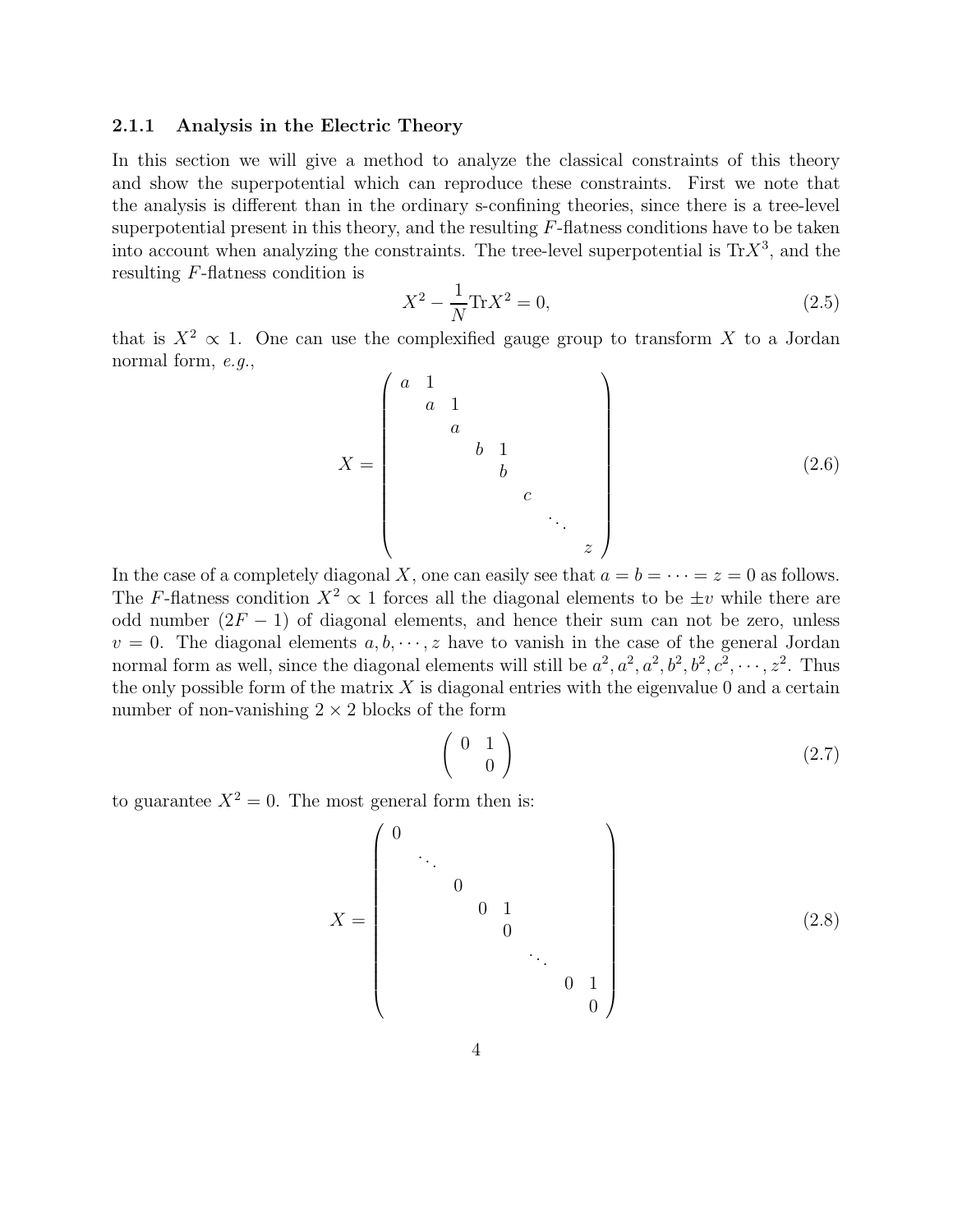<span id="page-5-0"></span>This classical analysis immediately justifies the fact that  $\text{Tr}X^2$  (and all other invariants of the form  $\text{Tr}X^p$ ) is not among the confining degrees of freedom, since for all configurations satisfying F-flatness  $Tr X^2 = 0$ .

Next we will identify the classical constraints among the gauge-invariant polynomials  $M_1$ ,  $M_2$ , B and  $\bar{B}$ . For this, we introduce F dressed flavors,  $XQ$ ,  $X\bar{Q}$ , in addition to the original F flavors  $Q, \bar{Q}$ . Thus we consider the enlarged flavor space  $\mathcal{Q} = (Q, XQ), \bar{\mathcal{Q}} = (\bar{Q}, X\bar{Q}).$ Treating all  $2F$  "flavors" independently, we find the same classical constraints as in an  $SU(2F-1)$  theory with the 2F flavors. The classical constraints among meson and baryon operators in this case are well-known from the analysis of the  $SU(N)$  theories with  $N+1$ flavors  $[1].^{\dagger}$ 

The meson matrix of the theory with dressed flavors is given by

$$
\mathcal{M} = \bar{\mathcal{Q}}\mathcal{Q} = \begin{pmatrix} \bar{Q}Q & \bar{Q}XQ \\ \bar{Q}XQ & \bar{Q}X^2Q \end{pmatrix}.
$$
 (2.9)

However, we know that due to the F-flatness conditions  $X^2 = 0$ , and we obtain

$$
\mathcal{M} = \left(\begin{array}{cc} M_1 & M_2 \\ M_2 & 0 \end{array}\right). \tag{2.10}
$$

Similarly, we can construct the baryons for the enlarged flavor space:

$$
\mathcal{B} = (Q^{F-1}(XQ)^F, Q^F(XQ)^{F-1}), \qquad \bar{\mathcal{B}} = (\bar{Q}^{F-1}(X\bar{Q})^F, \bar{Q}^F(X\bar{Q})^{F-1}). \tag{2.11}
$$

Thesecond components of  $\mathcal{B}, \bar{\mathcal{B}}$  are  $B, \bar{B}$  of ([2.4\)](#page-3-0), and we will argue that the first components vanish due to the F-flatness conditions. This is because X has at most  $F-1$  non-vanishing elements (otherwise  $X^2$  would not be vanishing, since X is a  $2F - 1$  by  $2F - 1$  matrix; see Eq. [\(2.8](#page-4-0))), and the color index contraction in  $Q^{F-1}(XQ)^F$  yields a vanishing result due to the antisymmetry in color. This also explains why the baryons formed this way are not part of the confining spectrum. Thus

$$
\mathcal{B} = (0, B), \qquad \bar{\mathcal{B}} = (0, \bar{B}). \tag{2.12}
$$

We know that in the enlarged flavor space the classical constraints are given by

$$
\mathcal{M}_{ij}\mathcal{B}^j = 0, \quad \bar{\mathcal{B}}^i \mathcal{M}_{ij} = 0, \quad \bar{\mathcal{B}}^i \mathcal{B}^j = \text{cof} \mathcal{M}^{ij}, \tag{2.13}
$$

where the cofactor of a  $p$  by  $p$  matrix  $A$  is defined as

$$
(\cot A)^{ij} = \frac{1}{(p-1)!} \epsilon^{i i_2 i_3 \cdots i_p} \epsilon^{j j_2 j_3 \cdots j_p} A_{i_2 j_2} A_{i_3 j_3} \cdots A_{i_p j_p} = \frac{\partial \det A}{\partial A_{ij}}.
$$
 (2.14)

<sup>†</sup>This theory is s-confining. Note, however, that this analysis is strictly classical and it may or may not be a coincidence that both of these theories are s-confining.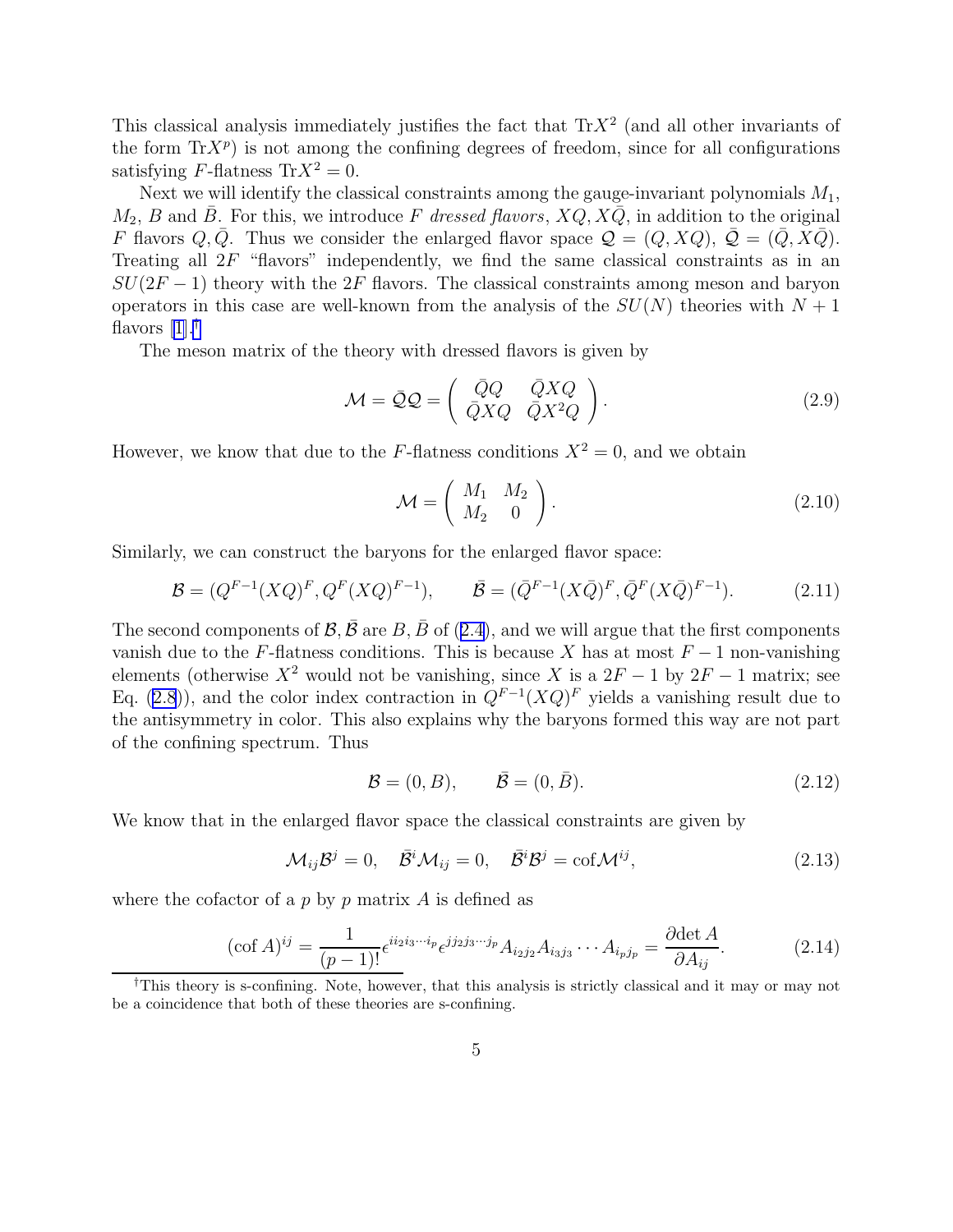<span id="page-6-0"></span>Written in terms of the confined variables  $M_1$ ,  $M_2$ ,  $B$  and  $\bar{B}$  these constraints read:

$$
M_{2ij}B^j = 0,
$$
  
\n
$$
\bar{B}^i M_{2ij} = 0,
$$
  
\n
$$
\begin{pmatrix} 0 & 0 \\ 0 & \bar{B}^i B^j \end{pmatrix} = \begin{pmatrix} 0 & \det M_2 \text{cof} M_2^{ij} \\ \det M_2 \text{cof} M_2^{ij} & (M_1 \text{cof} M_2) \text{cof} M_2^{ij} \end{pmatrix}.
$$
 (2.15)

The superpotential which reproduces these classical constraints is given by

$$
W = \frac{1}{h^{2F-1}\Lambda^{6F-4}} \left( \bar{B}M_2B - \det M_2(M_1 \text{cof}M_2) \right),\tag{2.16}
$$

where  $\Lambda$  is the dynamical scale of the original confining  $SU(2F-1)$  gauge group. Note that, unlike in the usual s-confining theories[[1](#page-24-0), [6](#page-24-0)], one has the two-instanton factor appearing in the confining superpotential, rather than the 1-instanton factor  $\Lambda^{3F-2}$ .

One should ask the question whether the fact that (2.16) reproduces the classical constraints in itself is enough evidence for it being the full confining superpotential. The answer is no for the following reason: one wants to obtain the classical limit when the expectation values of the fields are big,  $\langle \Phi \rangle \gg \Lambda$ . This means that the highest powers in 1/ $\Lambda$  in the superpotential have to reproduce the classical constraints, thus (2.16) can not contain terms of higher order in  $1/\Lambda$ . However, since (2.16) has only a term containing the 2-instanton factor, it is in principle possible that an additional term proportional to an integer power of the one-instanton factor  $1/\Lambda^{3F-2}$  is present in the superpotential. We show, however, that this is not possible, if all fields appear with positive powers, and thus (2.16) is indeed the full superpotential. As explained above, the only possible additional term should be proportional to  $1/\Lambda^{3F-2}$ . Then the form of the extra piece in the superpotential in terms of the high energy fields is fixed by the global symmetries to be

$$
\frac{1}{\Lambda^{3F-2}} (Q^F X^{1+F} \bar{Q}^F).
$$
\n(2.17)

However, it is impossible to write this combination of fields in terms of the confining spectrum  $(2.4)$  $(2.4)$ . The reason is that due to the  $U(1)$  baryon number B and B would have to appear with the same power. Thus we would have to use a combination of  $(B\overline{B})$ ,  $M_1$  and  $M_2$  to obtain (2.17). This is however impossible, since  $(B\overline{B})$ ,  $M_1$  and  $M_2$  contain more or equal number of  $(QQ)$ 's than X's, while (2.17) contains more X's than  $(QQ)$ 's. Thus we conclude that (2.16) is indeed the full confining superpotential.

This conclusion however might change if additional tree-level superpotential terms (other than  $M_1$ ) are added to the theory, for example a term proportional to  $M_2$ . The reason is that in this case the classical constraints arising from the F-terms are modified, and the analysis presented above has to be changed, which invalidates the form of the dressed meson matrix M and the dressed baryons  $\mathcal{B}, \mathcal{B}$  of [\(2.10](#page-5-0)). The most general confining superpotential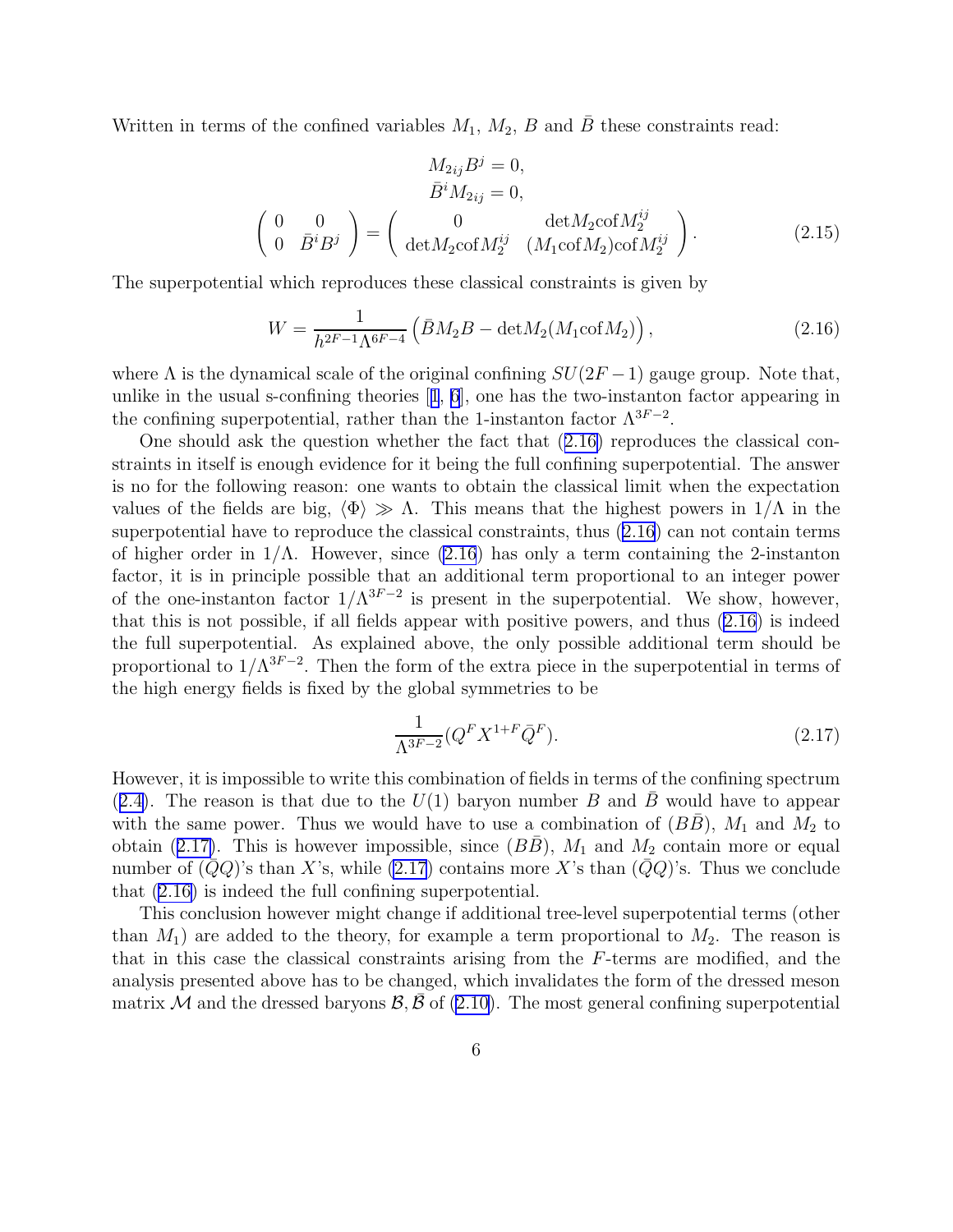for this theory would incorporate the dependence on the coupling constants of all possible tree-level superpotential terms, and reduce to [\(2.16\)](#page-6-0) in the limit where all couplings other than  $\text{Tr } X^3$  are turned off. We leave the determination of the most general superpotential for future work, and note only that [\(2.16](#page-6-0)) can be used when a superpotential proportional to  $M_1$  is added to the theory. This is because in this case the F-term equation for X is not affected by the presence of the additional tree-level superpotential term, and therefore the form of the dressed meson  $M$  remains unchanged. This perturbation is what we will use later to integrate out a flavor from the theory.

#### 2.1.2 The superpotential from the Magnetic Theory

We will now argue, that the superpotential([2.16\)](#page-6-0) is indeed generated in the dual magnetic theory, when integrating out a flavor. We start with a theory which has one more flavors  $(F + 1)$  than the s-confining case, and N is still given by  $2F - 1$ . The theory thus has a magnetic dual in terms of an  $SU(3)$  gauge group. The dual theory is given by

$$
\begin{array}{c|cccc}\nSU(3) & SU(F+1) & SU(F+1) & U(1) & U(1)_R \\
\hline\nY & Adj & 1 & 1 & 0 & 2/3 \\
q & \Box & \Box & 1 & 1 & 1-\frac{2}{F+1} \\
\bar{q} & \bar{\Box} & 1 & \bar{\Box} & -1 & 1-\frac{2}{F+1} \\
M_1 & 1 & \Box & \Box & 0 & 2-\frac{4(2F-1)}{3(F+1)} \\
M_2 & 1 & \Box & \Box & 0 & \frac{8}{3}-\frac{4(2F-1)}{3(F+1)}\n\end{array} \tag{2.18}
$$

$$
W_{magn} = -h \text{Tr} Y^3 + \frac{h}{\mu^2} \left( M_1 \bar{q} Y q + M_2 \bar{q} q \right). \tag{2.19}
$$

When integrating out a flavor in order to arrive at the s-confining case, we add a term  $mQ_{F+1}\overline{Q}_{F+1}$  to the electric theory, which modifies the magnetic superpotential to

$$
W_{magn} = -h \text{Tr} Y^3 + \frac{h}{\mu^2} \left( M_1 \bar{q} Y q + M_2 \bar{q} q \right) + m M_{1F+1, F+1}.
$$
 (2.20)

The equation of motion with respect to  $M_{1F+1,F+1}$  forces an expectation value to  $\bar{q}_{F+1}Yq_{F+1}$ , breaking the gauge group completely. The expectation values which satisfy  $D$ - and  $F$ -flatness are given by:

$$
\langle \bar{q} \rangle = (v, 0, 0), \ \langle Y \rangle = \begin{pmatrix} 0 & v \\ & 0 \\ & & 0 \end{pmatrix}, \ \langle q \rangle = \begin{pmatrix} 0 \\ v \\ 0 \end{pmatrix}.
$$
 (2.21)

These VEV's, while breaking  $SU(3)$  completely, give masses either through the superpotential or through the D-terms to all components of  $Y$ , the elements of the last row and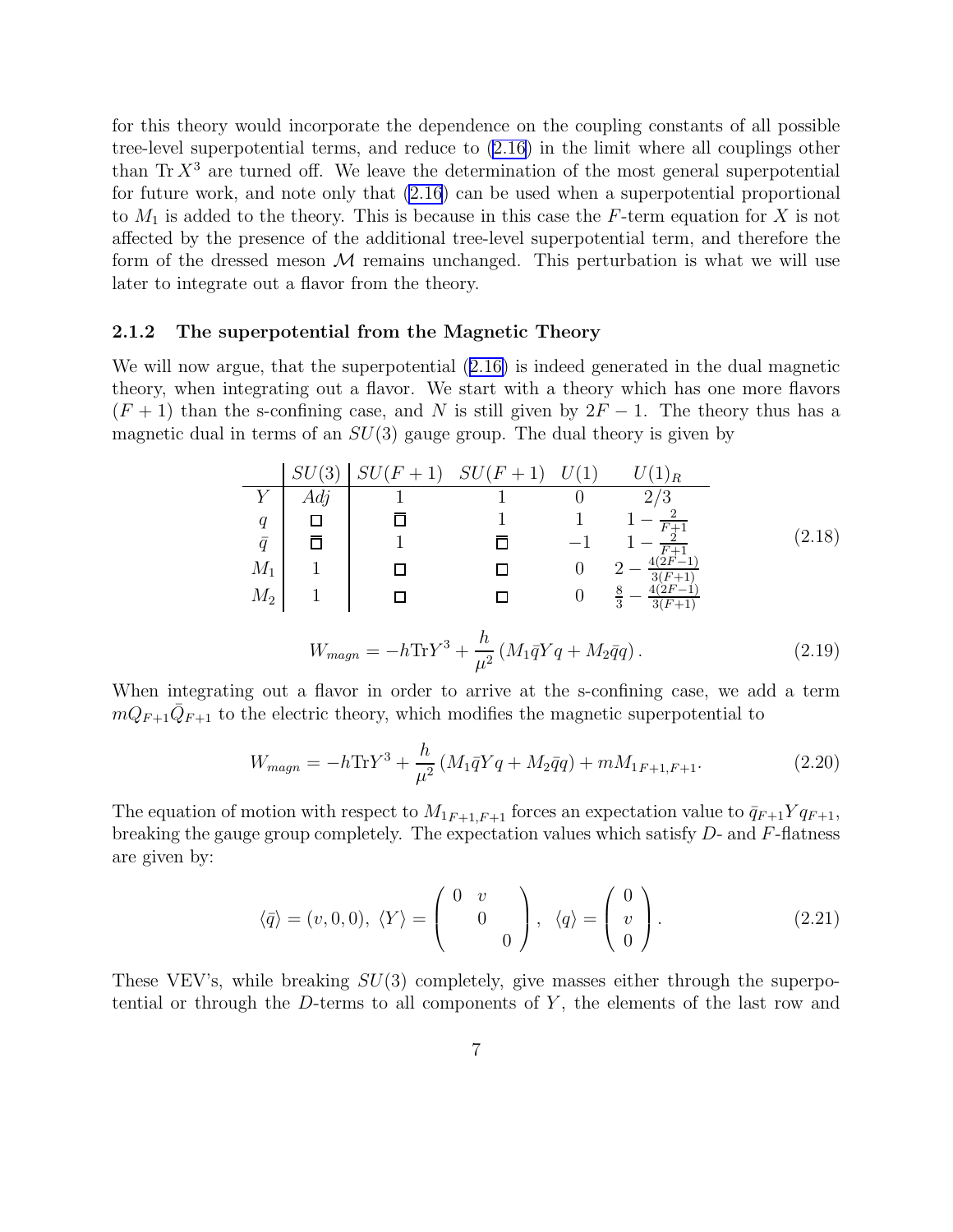column of  $M_1$  and  $M_2$ ,  $q_{F+1}$  and  $\bar{q}_{F+1}$ , and the first and second components of all other  $q$ 's and  $\bar{q}$ 's. The remaining components of q and  $\bar{q}$  can be identified with B and B of the confining theory. The tree-level superpotential  $M_2\bar{q}q$  will then result in the term  $\bar{B}M_2B$ . The remaining question is how to obtain the term det  $M_2(M_1\text{cof}M_2)$ . This will be generated by a 2-instanton effect in the completely broken magnetic group. The 't Hooft vertex for the 2-instanton is given by:

$$
\lambda^{12}\tilde{q}^{2F+2}\tilde{\bar{q}}^{2F+2}\tilde{Y}^{12}\Lambda_{magn}^{10-2F},\tag{2.22}
$$

where  $\lambda$  is the gaugino, and the other fields denote the fermionic components of the given chiral superfields. We will use the tree-level superpotential couplings and the gaugino-fermion-scalar vertices to convert this to a term in the superpotential [\[17\]](#page-25-0). First we use the  $q^*\lambda\tilde{q}$  and  $\bar{q}^*\lambda\tilde{\bar{q}}$  vertices three times and the  $Y^*\lambda\tilde{Y}$  vertex once to convert the 't Hooft vertex to

$$
\Lambda_{magn}^{10-2F} \tilde{Y}^{11} Y^* \lambda^5 \tilde{q}^{2F-1} \tilde{\bar{q}}^{2F-1} q^{*3} \bar{q}^{*3}.
$$
\n(2.23)

Next we use  $\frac{h}{\mu^2}M_1\bar{q}Yq$  superpotential coupling to obtain

$$
\Lambda_{magn}^{10-2F} \tilde{Y}^{11} \lambda^5 \tilde{q}^{2F-2} \tilde{q}^{2F-2} q^{*3} \bar{q}^{*3} M_1 \frac{h}{\mu^2}.
$$
\n(2.24)

Then we use the  $\frac{h}{\mu^2}M_2\bar{q}q$  term twice to obtain

$$
\Lambda_{magn}^{10-2F} \tilde{Y}^{11} \lambda^5 \tilde{q}^{2F-3} \tilde{q}^{2F-3} q^{*2} \bar{q}^{*2} M_1 \tilde{M}_2^2 \left(\frac{h}{\mu^2}\right)^3.
$$
 (2.25)

Finally we use the  $\frac{h}{\mu^2}M_2\bar{q}q$  superpotential term  $2F-3$  times, the  $-hY^3$  term 3 times and the  $Y^*\lambda\tilde{Y}$  coupling five times to obtain the term

$$
\Lambda_{magn}^{10-2F} M_1 \tilde{M}_2^2 M_2^{2F-3} \langle Y \rangle^3 \langle q^* \rangle^2 \langle \bar{q}^* \rangle^2 \langle Y^* \rangle^5 \frac{h^{2F+3}}{\mu^{4F}}.
$$
 (2.26)

Now we substitute the expectation values v for  $q, \bar{q}$  and Y to obtain

$$
\Lambda_{magn}^{10-2F} M_1 \tilde{M}_2^2 M_2^{2F-3} v^3 v^* \, 9 \frac{h^{2F+3}}{\mu^{4F}}.\tag{2.27}
$$

In order for the superpotential to be holomorphic, the additional factors of  $vv^*$  appearing from the integral over the instanton size have to cancel the dependence on  $v^*[17]$  $v^*[17]$  $v^*[17]$ . Therefore one expects that the instanton integral results in an additional factor of  $(vv^*)^{-9}$ . Thus, we obtain that the two-instanton in the completely broken  $SU(3)$  group gives a contribution to the superpotential of the form

$$
\frac{h^{2F+3}\Lambda_{magn}^{10-2F}}{\mu^{4F}v^6} \text{det}\hat{M}_2(\hat{M}_1\text{cof}\hat{M}_2),\tag{2.28}
$$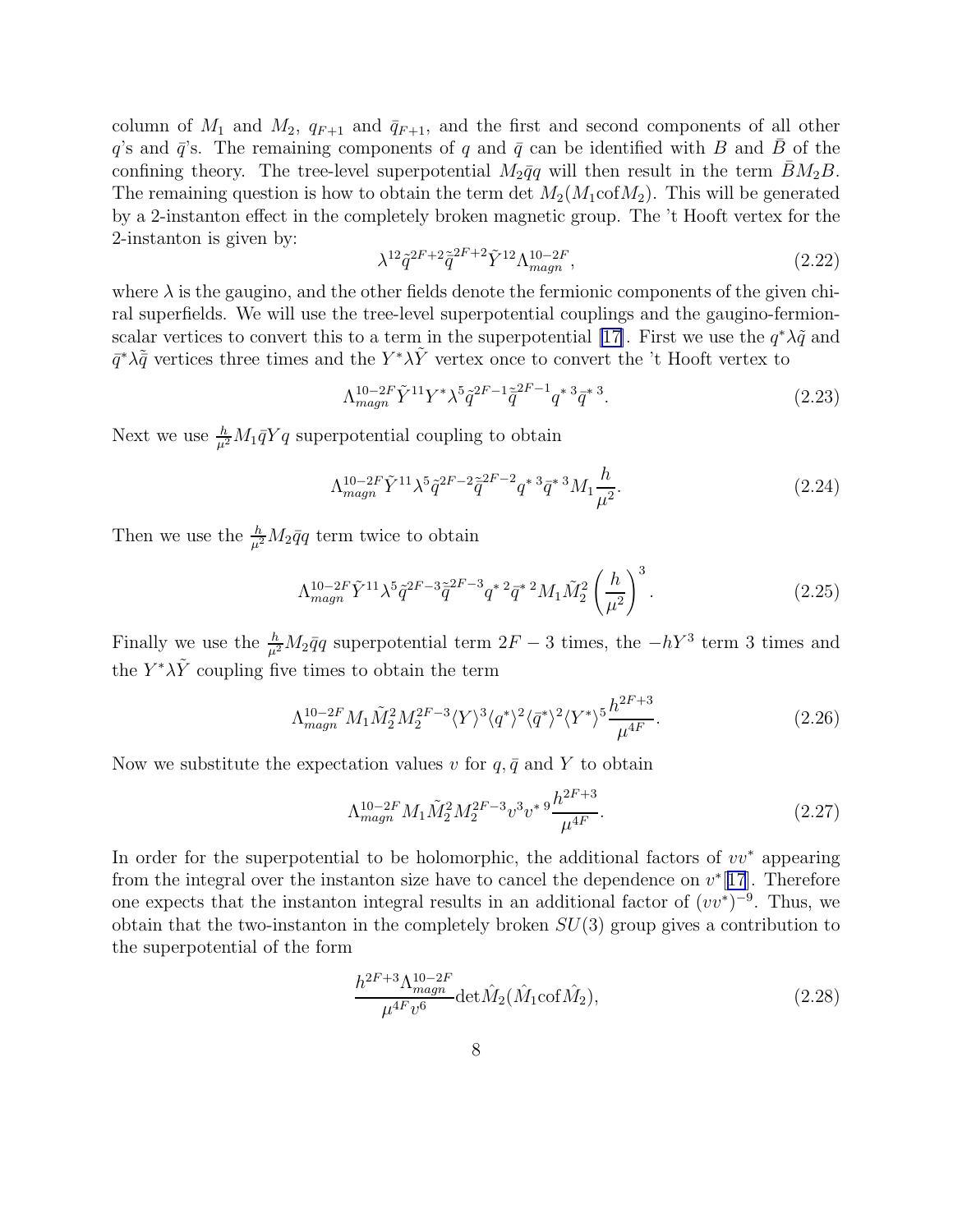where  $\hat{M}_1$  and  $\hat{M}_2$  are the meson operators for the theory with one less flavor. Let us check that the coefficient is indeed the two-instanton factor of the electric theory as expected from ([2.16](#page-6-0)). The matching of scales between the electric and magnetic theories is given by

$$
\Lambda_{el}^{3F-3} \Lambda_{magn}^{5-F} = \left(\frac{\mu}{h}\right)^{2F+2}.
$$
\n(2.29)

The expectation value v is given by  $v^3 = \mu^2 m/h$ , thus we obtain that the superpotential term is (leaving the hats off)

$$
\frac{1}{h^{2F-1}m^2\Lambda_{el}^{6F-6}}\text{det}M_2(M_1\text{cof}M_2). \tag{2.30}
$$

Taking into account the scale matching in the electric theory  $\Lambda_{el}^{3F-3}m = \tilde{\Lambda}_{el}^{3F-2}$  we obtain exactly the second term in([2.16\)](#page-6-0) from this two-instanton effect. Thus we conclude that the  $2F - N = 1$  $2F - N = 1$  $2F - N = 1$  theory is described by the superpotential ([2.16\)](#page-6-0), which correctly reproduces the classical constraints of the theory, and which can be shown to arise from the dual magnetic theory when integrating out a flavor.

#### 2.1.3 Integrating out Flavors

Using the results from the previous section we can obtain results for theories with fewer number of flavors. Contrary to SUSY QCD and all other s-confining theories which confine without the presence of a tree-level superpotential, the theories with one less flavor does not yield a theory with a quantum modified constraint, instead it will result in a theory with a dynamically generated Affleck-Dine-Seiberg-type superpotential [\[12\]](#page-25-0). One can expect this by realizing, that the dual gauge group is  $SU(2F - N)$ , thus integrating out a single flavor will result in breaking two colors instead of just one (or k colors for a superpotential  $\text{Tr } X^{k+1}$ ). Here we show how to integrate out a single flavor from the confining theory presented in the previous section.

Adding a mass term to one flavor results in the superpotential

$$
W = \frac{1}{h^{2F-1}\Lambda^{6F-4}} \left( \bar{B}M_2B - \det M_2(M_1 \text{cof }M_2) \right) + m(M_1)_{FF}.
$$
 (2.31)

The  $\bar{B}$ , B equations of motion just set the baryons to zero. The  $(M_1)_{FF}$  equation of motion gives

$$
(M_2)_{FF} = -\frac{mh^{2F-1}\Lambda^{6F-4}}{(\det \tilde{M}_2)^2},\tag{2.32}
$$

where  $\tilde{M}_2$  is the  $M_2$  meson matrix for the theory with one less flavors. The  $\bar{B}M_2B$  piece and the pieces which contain  $(M_1)_{FF}$  of the superpotential are set to zero, so the only remaining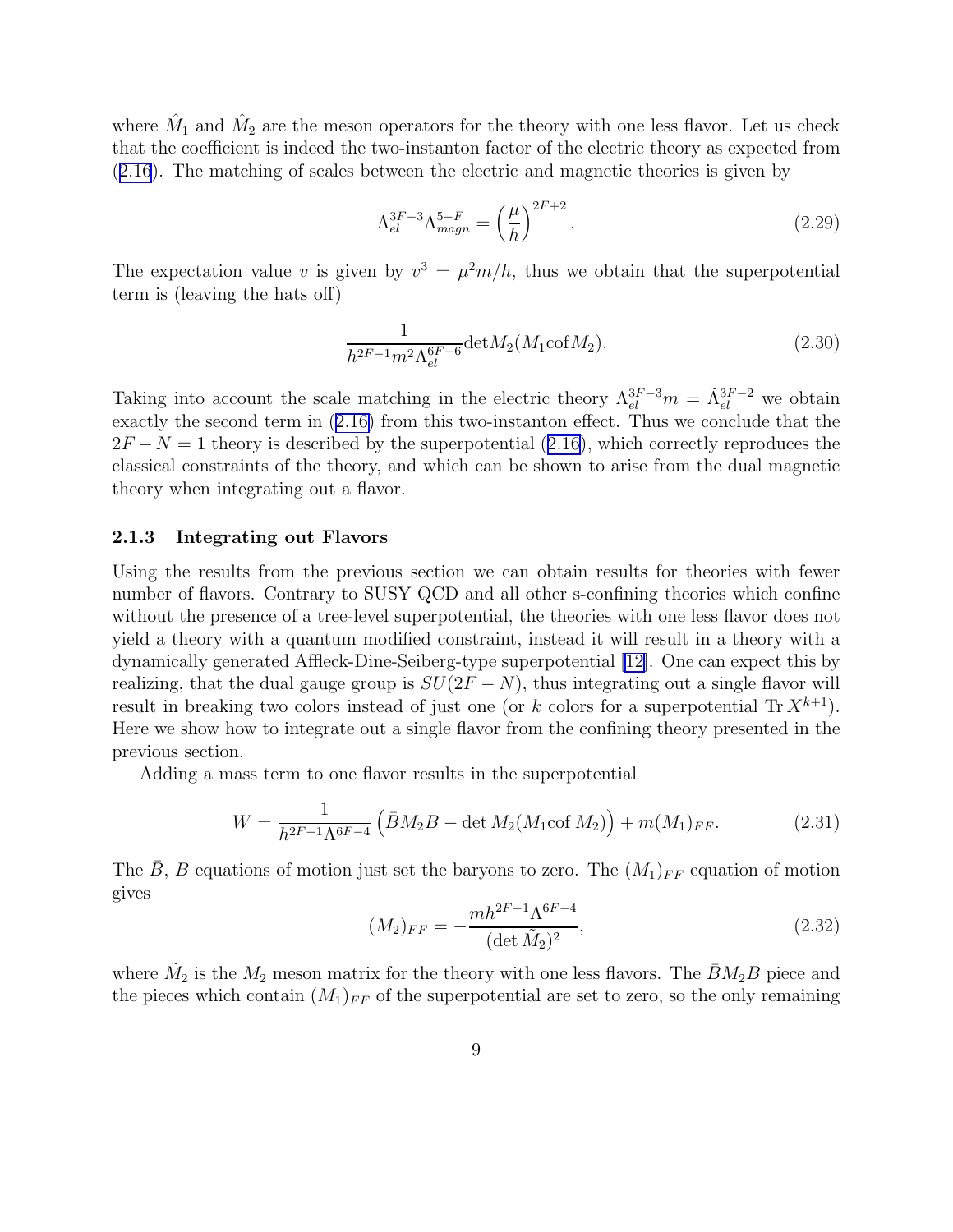piece can be written as

$$
W_{eff} = \frac{1}{h^{2F-1}\Lambda^{6F-4}} (M_2)_{FF} (\det \tilde{M}_2) \tilde{M}_1(\cot \tilde{M}_2) (M_2)_{FF} = m^2 h^{2F-1} \Lambda^{6F-4} \frac{\tilde{M}_1 \cot \tilde{M}_2}{(\det \tilde{M}_2)^3}.
$$
\n(2.33)

Using the scale matching relation  $m\Lambda^{3F-2} = \tilde{\Lambda}^{3F-1}$ , we obtain that the dynamically generated superpotential is given by

$$
W_{ADS} = \frac{h^{2F-1} \Lambda^{6F-2} (M_1 \text{cof } M_2)}{(\det M_2)^3}.
$$
 (2.34)

This has the right quantum numbers to be a two-instanton effect in the  $SU(2F-1)$  theory with  $F-1$  flavors and an adjoint. Note, that this superpotential (contrary to the confining superpotentials) does vanish in the  $h \to 0$  limit. Similarly, one can integrate out further flavors to obtain the dynamically generated superpotentials for the theories with fewer flavors, which we leave as an exercise to the reader.

### 2.2 The SU theories for  $k > 2$

Next we discuss the theories with  $k > 2$ , with the superpotential  $W = h \text{Tr} X^{k+1}$ .<sup>†</sup> First of all, one can obtain the confining spectrum similar to([2.4\)](#page-3-0) which satisfies the 't Hooft anomaly matching conditions for arbitrary  $k$ . This spectrum is given in the table below for  $N = kF - 1.$ 

|           | $\mathit{SL}$     | ${}^\prime F$ | $\sqrt[r]{F}$<br>SU |         | $(1)_R$               | $Z_{(k+1)F}$             |        |
|-----------|-------------------|---------------|---------------------|---------|-----------------------|--------------------------|--------|
| X         | Adj               |               |                     |         | $\overline{k+1}$      | F                        |        |
| Q         |                   |               |                     |         | $2(kF-1)$<br>$(k+1)F$ | $-(kF-1)$                |        |
| $\bar{Q}$ | $\overline{\Box}$ |               |                     |         | $2(kF-1)$<br>$(k+1)F$ | $-(kF-1)$                |        |
| $M_i$     |                   |               |                     |         | $(1+i-k)$<br>$F(1+k)$ | $2 + F(i + 2)$           |        |
| В         |                   |               |                     | $kF-1$  | $F+kF-2$<br>$F + Fk$  | $-1-\frac{k(k+1)F^2}{2}$ |        |
| $\bar{B}$ |                   |               |                     | $-kF+1$ | $\frac{F+kF-2}{F+Fk}$ | $k(k+1)F^2$              |        |
|           |                   |               |                     |         |                       |                          | (2.35) |

where  $i = 1, \dots, k$  and the generalized mesons and baryons are defined by

$$
M_i = (\bar{Q}X^{i-1}Q),
$$
  
\n
$$
B = (Q^F(XQ)^F \cdots (X^{k-1}Q)^{F-1}),
$$
  
\n
$$
\bar{B} = (\bar{Q}^F(X\bar{Q})^F \cdots (X^{k-1}\bar{Q})^{F-1}).
$$
\n(2.36)

<sup>‡</sup>Now the coupling  $h$  is dimensionful.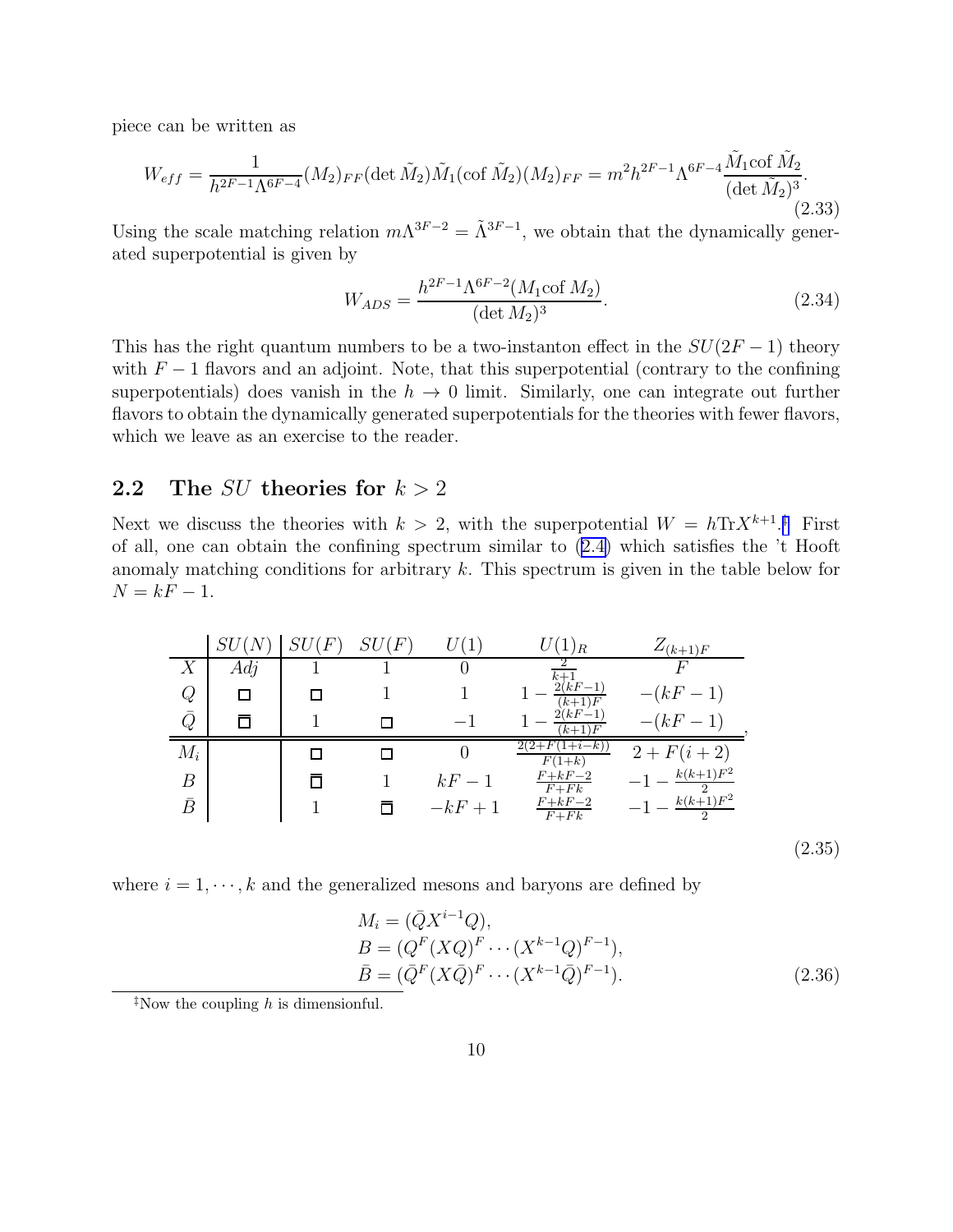This spectrum satisfies all the 't Hooft anomaly matching conditions for  $SU(F)^3$ ,  $SU(F)^2U(1)$ ,  $SU(F)^2U(1)_R, U(1)^3, U(1)^2U(1)_R, U(1)U(1)_R^2, U(1)_R^3, U(1), U(1)_R, SU(F)^2Z_{(k+1)F}, Z_{(k+1)F}$  $Z_{(k+1)F}^3$ ,  $U(1)^2 Z_{(k+1)F}$ ,  $U(1)Z_{(k+1)F}^2$ ,  $U(1)_R Z_{(k+1)F}^2$ ,  $U(1)_R Z_{(k+1)F}^2$ ,  $U(1)U(1)_R Z_{(k+1)F}$ . For  $k = 1$ , the spectrum correctly reproduces the s-confining spectrum of the  $SU(F-1)$  theory with  $F$  flavors. However, in order to establish that the theory is in the confining phase, one has to show that these are the only flat directions of the theory. We will show that this is indeed the case in a rather non-trivial manner; all invariants of the form  $\text{Tr } X^p$  are lifted either by the  $F$  and  $D$ -flatness conditions or by non-perturbative quantum effects.

The F-flatness condition for the tree-level superpotential Tr  $X^{k+1}$  is

$$
X^{k} - \frac{1}{N} \text{Tr } X^{k} = 0.
$$
 (2.37)

Thus  $X^k \propto 1$ , and the diagonal elements of X in the Jordan normal form must be k-th roots of unity. On the other hand, the sum of the diagonal elements has to vanish since  $\text{Tr } X = 0$ . If k is prime, we cannot have  $kF - 1$  eigenvalues (all k-th root of unity) summing up to zero, and all the eigenvalues must vanish. This proves that the operators  $\text{Tr } X^p$  are all lifted.

However, one can find classical flat directions where only the field  $X$  has an expectation value when  $k$  is not prime. This would lead to additional branches of the theory and to invariants of the form  $\text{Tr } X^p$  in addition to those listed above. For example, in the case  $N = 5, k = 6, F = 1$ , there is a direction

$$
X = v \begin{pmatrix} 1 & & & \\ & 1 & & \\ & & -1 & \\ & & & \omega \\ & & & & \omega^2 \end{pmatrix}, \qquad (2.38)
$$

where  $\omega = \frac{-1+i\sqrt{3}}{2}$  $\frac{1+i\sqrt{3}}{2}$ . This direction satisfies the F-term condition  $X^6 - \frac{1}{5} \text{Tr } X^6 = 0$  since all elements are sixth roots of unity, and also  $\text{Tr } X = 0$ . This would mean that in addition to the operators listed above one would need to include  $\text{Tr } X^2$ ,  $\text{Tr } X^3$ ,  $\text{Tr } X^4$ , and  $\text{Tr } X^6$ into the spectrum, which would give rise to a Coulomb branch and the theory would likely not be confining at the origin. This is however not the case. Under the unbroken  $SU(2)$ gauge group left by the above flat direction, we have one flavor of quarks, which leads to the Affleck–Dine–Seiberg superpotential. Therefore, this classical flat direction is lifted quantum mechanically and is removed from the quantum moduli space.

The same mechanism lifts all classical flat directions where only X has an expectation value, as can be proven below. If we have  $p_1$  diagonal entries in X which are the first k-th root of unity,  $p_2$  of the second one etc., the gauge group is broken to  $SU(p_1) \times SU(p_2) \times$  $\cdots \times SU(p_k) \times U(1)^{k-1}$ , with each  $SU(p_i)$  factor having F flavors. We will show that such directions are lifted by quantum effects. This happens if there is an ADS-type superpotential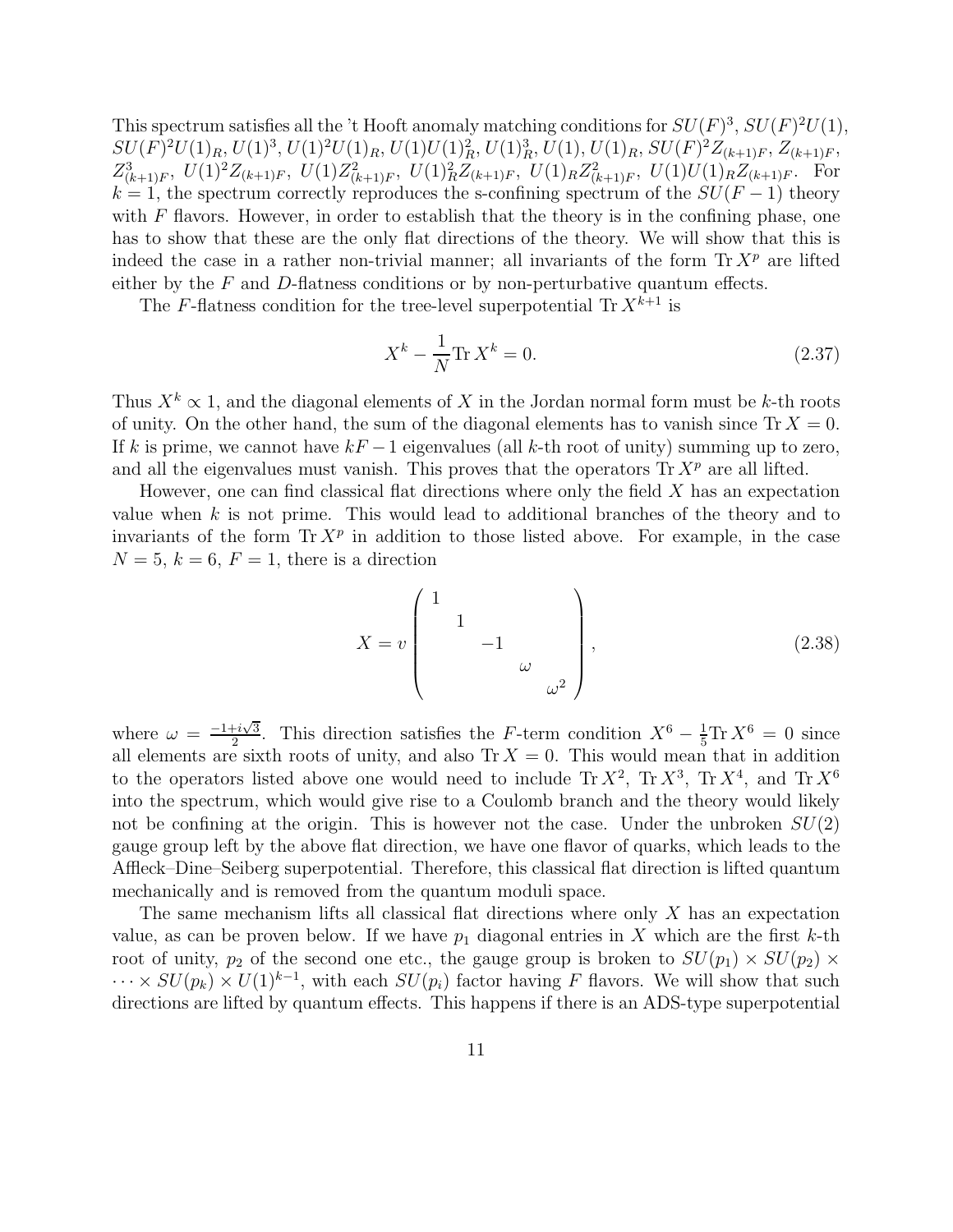in any of the  $SU(p_i)$  factors, that is if  $p_i > F$  for some i. Assume the contrary, that is  $p_i \leq F$ for all *i*. This is only possible if for example  $p_1 = p_2 = \cdots = p_{k-1} = F$ ,  $p_k = F - 1$  or its permutations, since the size of the gauge group is  $kF - 1$ . However, in this case the adjoint is not traceless, which is a contradiction, and hence  $p_i > F$  for at least one i. Therefore configurations of the X which are  $F$ -flat and not lifted by quantum effects have only vanishing diagonal elements. All dangerous classical flat directions leading to Coulomb branches are lifted by quantum effects (all operators  $Tr X^p = 0$ ), and the theory is indeed confining for any value of  $k$ . The most general  $X$  configuration, which can be made  $D$ -flat together with  $Q$  and  $Q$ , is then given in Jordan normal form with blocks of the form

$$
\begin{pmatrix}\n0 & 1 & & & & \\
 & 0 & 1 & & & \\
 & & & \ddots & & \\
 & & & & 0 & 1 \\
 & & & & & 0\n\end{pmatrix}
$$
\n(2.39)

where each of the blocks is at most  $k \times k$  to satisfy the F-flatness condition  $X^k = 0$ .

The confining superpotential can be fixed similarly to the case of  $k = 2$ . One again considers the dressed flavors  $\mathcal{Q} = (Q, XQ, X^2Q, \cdots, X^{k-1}Q)$  and  $\bar{\mathcal{Q}} = (\bar{Q}, X\bar{Q}, X^2\bar{Q}, \cdots, X^{k-1}\bar{Q})$ . Then we can construct the mesons  $\mathcal{M} = \overline{Q}Q$  and baryons B for these dressed flavors:

$$
\mathcal{M} = \begin{pmatrix} M_1 & M_2 & M_3 & \cdots & M_k \\ M_2 & M_3 & \cdots & M_k & 0 \\ M_3 & \cdots & M_k & 0 & 0 \\ \vdots & & & & \vdots \\ M_k & 0 & \cdots & 0 \end{pmatrix},
$$
  

$$
\mathcal{B} = (0, 0, \cdots, B),
$$
  

$$
\mathcal{B} = (0, 0, \cdots, \bar{B}).
$$
 (2.40)

The fact that other components in  $\mathcal{B}, \bar{\mathcal{B}}$  vanish can be shown based on the same argument for the  $k = 2$  case in the previous section. We then rewrite the classical constraints  $\mathcal{B}\mathcal{B} = \text{cof }\mathcal{M}$ and  $\mathcal{BM} = \bar{\mathcal{BM}} = 0$  in terms of  $M_i$ , B and  $\bar{B}$ . The latter two conditions are satisfied if the term  $BM_kB$  is present in the superpotential, while the  $BB = \text{cof } \mathcal{M}$  implies that the full superpotential is of the form

$$
W = \frac{1}{h^{kF-1}\Lambda^{k((2k-1)F-2)}} \left[ BM_k \bar{B} + (\det M_k)^{k-1} (M_1 \text{cof } M_k) + (det M_k)^{k-2} (M_2 \text{cof } M_k)(M_{k-1} \text{cof } M_k) + (\det M_k)^{k-2} (M_3 \text{cof } M_k)(M_{k-2} \text{cof } M_k) + \cdots + (det M_k)(M_{k-1} \text{cof } M_k)^{k-1} \right],
$$
\n(2.41)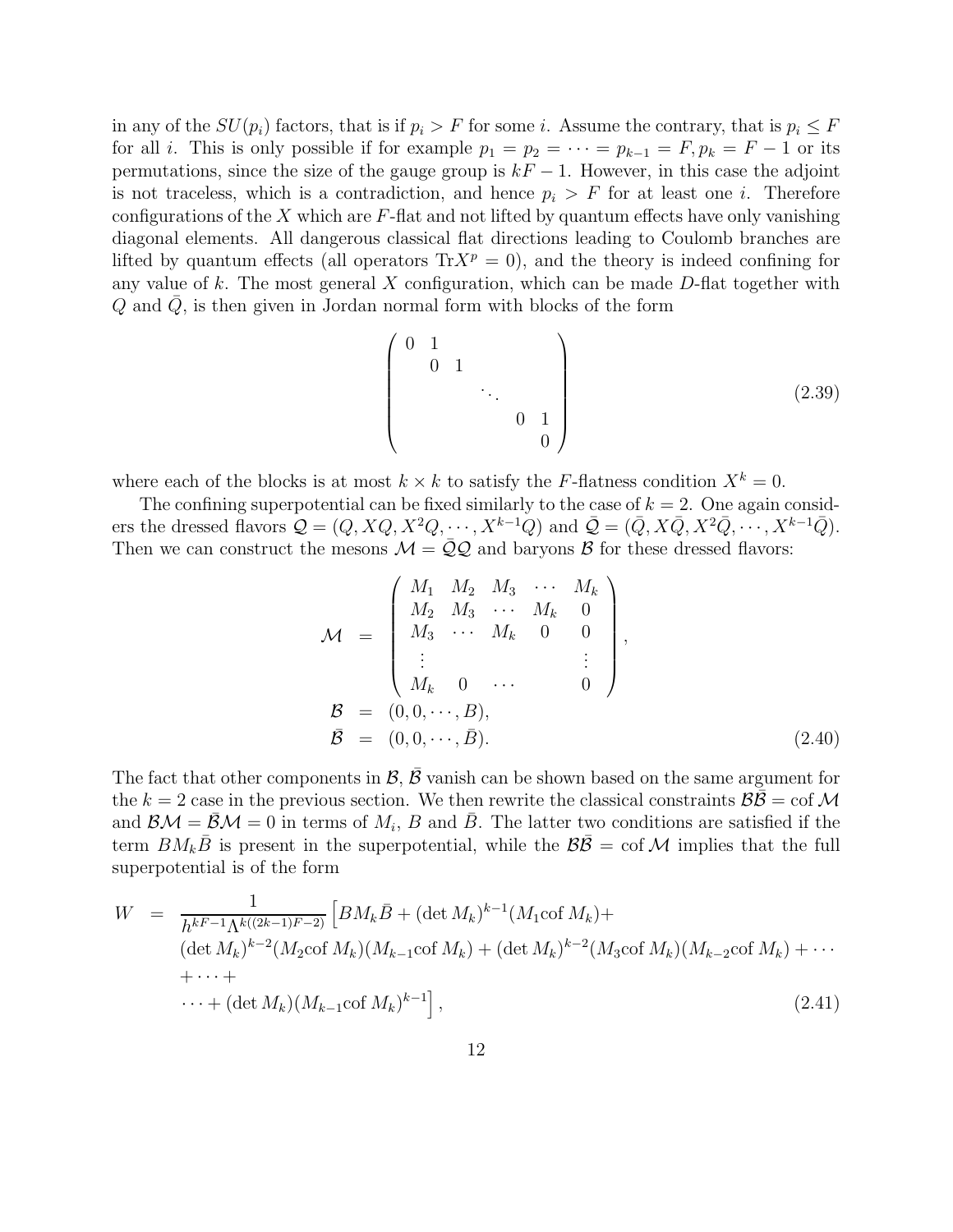<span id="page-13-0"></span>where we have not fixed the relative coefficients in the above superpotential. The structure of the terms in the above superpotential is such that  $\det M_k$  has to appear at least once in every term (except the first term  $BM_kB$ ) at least once. After the power of det  $M_k$  in a given term is fixed one has to add all possible terms containing the appropriate number of X and  $Q, Q$  fields to find the most general superpotential.

Note that the overall dependence on the instanton-factor  $\Lambda^{(2k-1)F-2}$  is that of the kinstanton. For example, in the case  $k = 3$ , the superpotential (again without fixing the relative coefficients) has the form

$$
\frac{1}{h^{3F-1}\Lambda^{15F-6}} \left[ BM_3 \bar{B} + (\det M_3)^2 (M_1 \cot M_3) + (\det M_3)(M_2 \cot M_3)^2 \right].
$$
 (2.42)

### 3 Other Models

In this section we present other examples which confine in the presence of a suitable tree-level superpotential, similarly to the theory presented in the previous section. These examples are based on the dualities presented in Refs. [\[18](#page-25-0), [19](#page-25-0), [20\]](#page-25-0). For the first example we present both the confining spectrum and the confining superpotential, and show how it is obtained by a three-instanton effect by integrating out a flavor in the dual theory. For the remaining examples we give only the confining spectrum satisfying the 't Hooft anomaly matching conditions, leaving the determination of the superpotentials for future work.

#### 3.1  $Sp$  with an adjoint and fundamentals

This confining theory is based on the duality of Ref. [\[19\]](#page-25-0), where it is shown that an  $Sp(2N)$ theory with an adjoint X and 2F fundamentals Q, and a superpotential  $W_{tree} = h \text{Tr} X^{2(k+1)}$ is dual to  $Sp(2\tilde{N})$  with an adjoint Y,  $2F$  fundamentals q, and gauge singlet mesons  $M_i$ ,  $i = 0, ..., 2k$ , with  $\tilde{N} = (2k + 1)F - N - 2$ . The confining case is obtained when  $\tilde{N} = 0$ , that is for  $N = (2k + 1)F - 2$ . The field content, symmetries and the confining spectrum are given in the table below:

$$
Q \n\underbrace{X}_{M_{2i} = QX^{2i}Q} \n\underbrace{B} \n\underbrace{Sp((2k+1)2F-4)}_{1} \n\underbrace{SU(2F)}_{F(k+1)} \n\underbrace{U(1)_R}_{F(k+1)} \n\underbrace{Z_{2(k+1)F}}_{F(k+1)F-1} \n\underbrace{Z_{2(k+1)F}}_{F(k+1)F-1},
$$
\n
$$
\underline{M_{2i} = QX^{2i}Q} \n\underbrace{B} \n\underbrace{ZF+4F^{+}R}_{4F+4K-2Fk} \n\underbrace{Z(1+F(i+1))}_{2+3F+2Fj},
$$
\n
$$
M_{2j+1} = QX^{2j+1}Q \n\underbrace{F+F_{k}^{F}}_{F+Fk} \n\underbrace{Z_{2(k+1)F}}_{2+3F+2Fj},
$$
\n(3.1)

where  $i = 0, ..., k$  and  $j = 0, ..., k - 1$ . It is straightforward to check that this particle content saturates all anomaly matching conditions, including the discrete ones  $(SU(2F)^3)$ ,  $SU(2F)^2U(1)_R, U(1)_R^3, U(1)_R, SU(2F)^2Z_{2(k+1)F}, U(1)_R^2Z_{2(k+1)F}, U(1)_RZ_{2(k+1)F}^2, Z_{2(k+1)F}$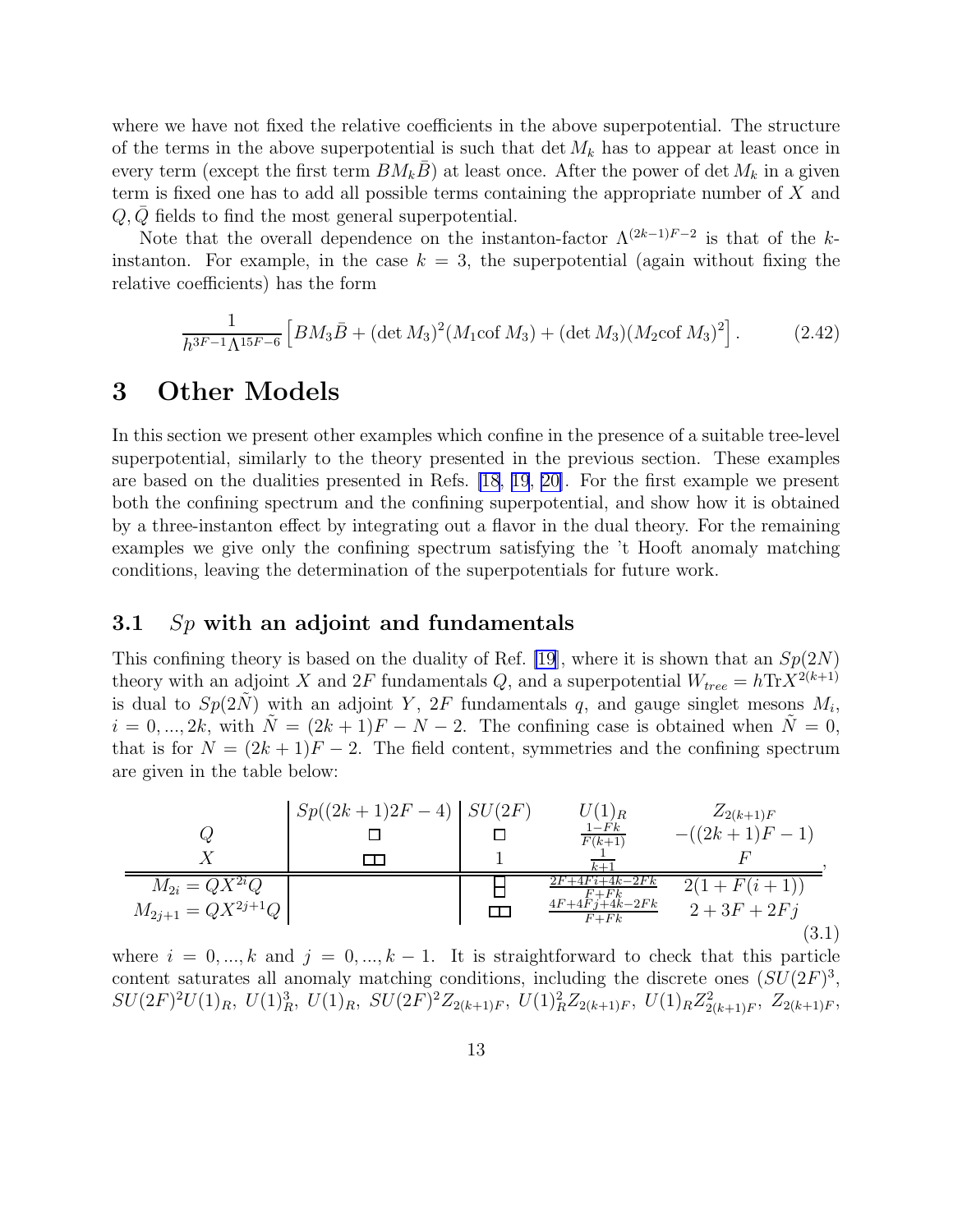<span id="page-14-0"></span> $Z_{2(k+1)F}^{3}$ ). In addition, for  $k=0$  it reproduces the s-confining  $Sp(2F-4)$  theory with  $2F$ fundamentals.

Next we determine the confining superpotential for  $k = 1$ . We need to first determine the classical constraints in this theory, taking into account the F-flatness conditions. Just like in the previous section, we consider an  $Sp(6F-4)$  with 6F dressed flavors  $\mathcal{Q} = (Q, XQ, X^2Q)^{*}$ The classical constraints were given in Ref. [\[2](#page-24-0)]:  $\epsilon_{a_1a_2\cdots a_{6F}}\mathcal{M}^{a_3a_4}\cdots \mathcal{M}^{a_{6F-1}a_{6F}}=0$ ,  $a_1, a_2=$  $1, \dots, 6F$ . In our case, the meson matrix M is given by

$$
\mathcal{M} = \begin{pmatrix} M_0 & M_1 & M_2 \\ -M_1 & M_2 & 0 \\ M_2 & 0 & 0 \end{pmatrix},
$$
\n(3.2)

which already incorporates the F-flatness condition. In the following, we will only consider the case of  $F = 1$ , that is  $SU(2)$  with an adjoint and a single flavor, and a superpotential  $h\text{Tr}X^4$ . In this case one can easily see that the tree-level superpotential indeed lifts the Coulomb branch of the theory. This is because the gauge group is just  $SU(2)$ , and the  $h\text{Tr}X^4$ superpotential is nothing but  $(\text{Tr}X^2)^2$ . Then the equation of motion yields  $(\text{Tr}X^2)X = 0$ , fromwhich  $\text{Tr}X^2 = 0$ , thus the mesons of ([3.1\)](#page-13-0) are indeed sufficient to describe the moduli space of the  $F = 1, k = 1$  theory. We believe that the Tr $X^{2p}$  operators are lifted by the  $F$ -flatness conditions for any k and F, even though we have not proven it.

The classical constraints for the  $k = 1, F = 1$  theory are given by

$$
Pf M_2 = 0, \text{ cof } M_1 Pf M_2 = 0, \text{ det } M_1 - Pf M_2 Pf M_0 = 0,
$$
\n(3.3)

where of an antisymmetric  $2N$  by  $2N$  matrix A is defined by

$$
\text{Pf } A = \frac{1}{N!2^N} \epsilon^{i_1 i_2 \cdots i_{2N-1} i_{2N}} A_{i_1 i_2} \cdots A_{i_{2N-1} i_{2N}} = \sqrt{\det A}.
$$
 (3.4)

Note that for the case considered  $(F = 1)$  Pf  $M_0 = (M_0)_{12}$ , Pf  $M_2 = (M_2)_{12}$ . These constraints can be derived from the superpotential

$$
Pf M_2 \left( \det M_1 - \frac{1}{2} Pf M_2 Pf M_0 \right).
$$
 (3.5)

Note, however, that simply by dimensional reasons one can not have the instanton factor  $\Lambda^3$ to be the only constant appearing in the superpotential, and the extra mass scale  $h^{-1}$  of the tree-level superpotential must appear in the confining superpotential as well. The correct form of the superpotential for  $F = 1$  is given by

$$
\frac{1}{h^2\Lambda^9} \text{Pf } M_2 \left( \det M_1 - \frac{1}{2} \text{Pf } M_2 \text{Pf } M_0 \right). \tag{3.6}
$$

<sup>\*</sup>The indices are contracted as  $X^{ij}J_{jk}Q^k$  etc with the symplectic matrix J.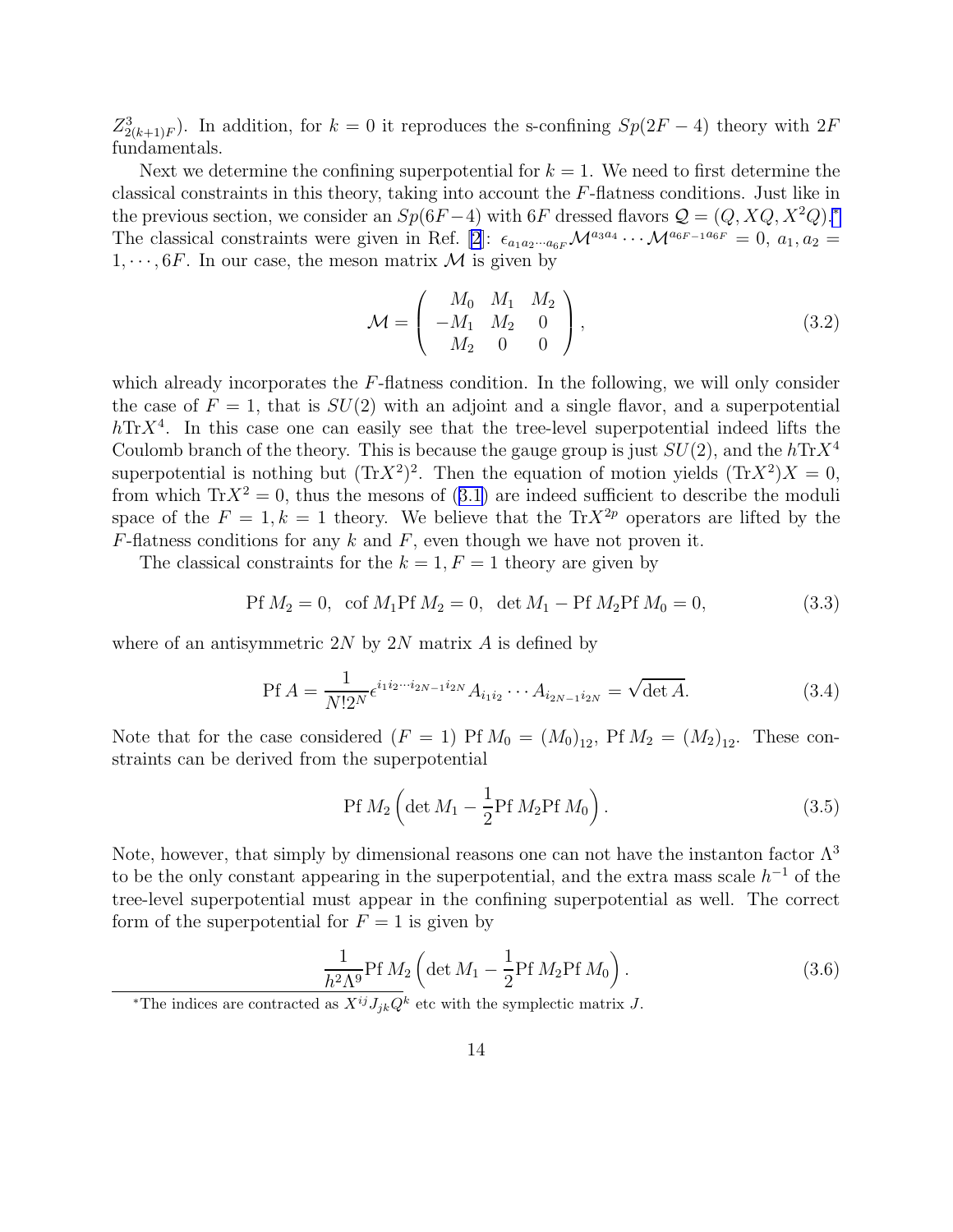One can check that this superpotential is invariant under all the global symmetries of the theory, including the anomalous ones if appropriate charges are assigned to h and to  $\Lambda^3$ . Note that this superpotential is indeed a three-instanton effect, and that it diverges if the tree-level superpotential is turned off, signaling that the description is valid only if a treelevel superpotential is present. Next we explain how this superpotential is generated by a three-instanton effect of the dual theory. Consider the theory with one more flavors, that is  $SU(2)$  with an adjoint X, four fundamentals Q, and a superpotential  $h\text{Tr }X^4$ . The duality is given in the table below.

|                  | SU(2) | SU(4)     |
|------------------|-------|-----------|
|                  |       |           |
| X                |       |           |
|                  | 6     |           |
| q                |       | $\bullet$ |
| $\boldsymbol{Y}$ |       |           |
| $M_0$            |       |           |
| $M_1$            |       |           |
| $M_2$            | 1     |           |

The magnetic superpotential is given by

$$
W_{magn} = -h \text{Tr} Y^4 + \frac{h}{\mu^2} \left( M_0 q Y^2 q + M_1 q Y q + M_2 q^2 \right). \tag{3.8}
$$

The matching of scales is given by

$$
\Lambda_{el}^2 \Lambda_{magn}^6 = \left(\frac{\mu}{h}\right)^4.
$$
\n(3.9)

Integrating out a flavor from the electric theory corresponds to adding the linear term  $mM_0$  to the magnetic superpotential (3.8), which forces a non-vanishing expectation value for  $qY^2q$ , completely breaking the magnetic  $Sp(6)$  gauge group. In order to obtain the superpotential  $(3.6)$  $(3.6)$ , we consider the 3-instanton 't Hooft vertex of the broken magnetic  $Sp(6)$  theory:

$$
\tilde{Y}^{24} \lambda^{24} \tilde{q}^{12} \frac{\mu^{12}}{h^{12} \Lambda_{el}^6},\tag{3.10}
$$

where we have already used the scale matching (3.9). We can use the  $Y^*\lambda\tilde{Y}$  vertex twice to convert this to

$$
\tilde{Y}^{22} \lambda^{22} Y^{*2} \tilde{q}^{12} \frac{\mu^{12}}{h^{12} \Lambda_{el}^6}.
$$
\n(3.11)

Next we use the  $\frac{h}{\mu^2} qY^2 qM_0$  superpotential term once to get

$$
\tilde{Y}^{22} \lambda^{22} M_0 \tilde{q}^{10} \frac{\mu^{10}}{h^{11} \Lambda_{el}^6}.
$$
\n(3.12)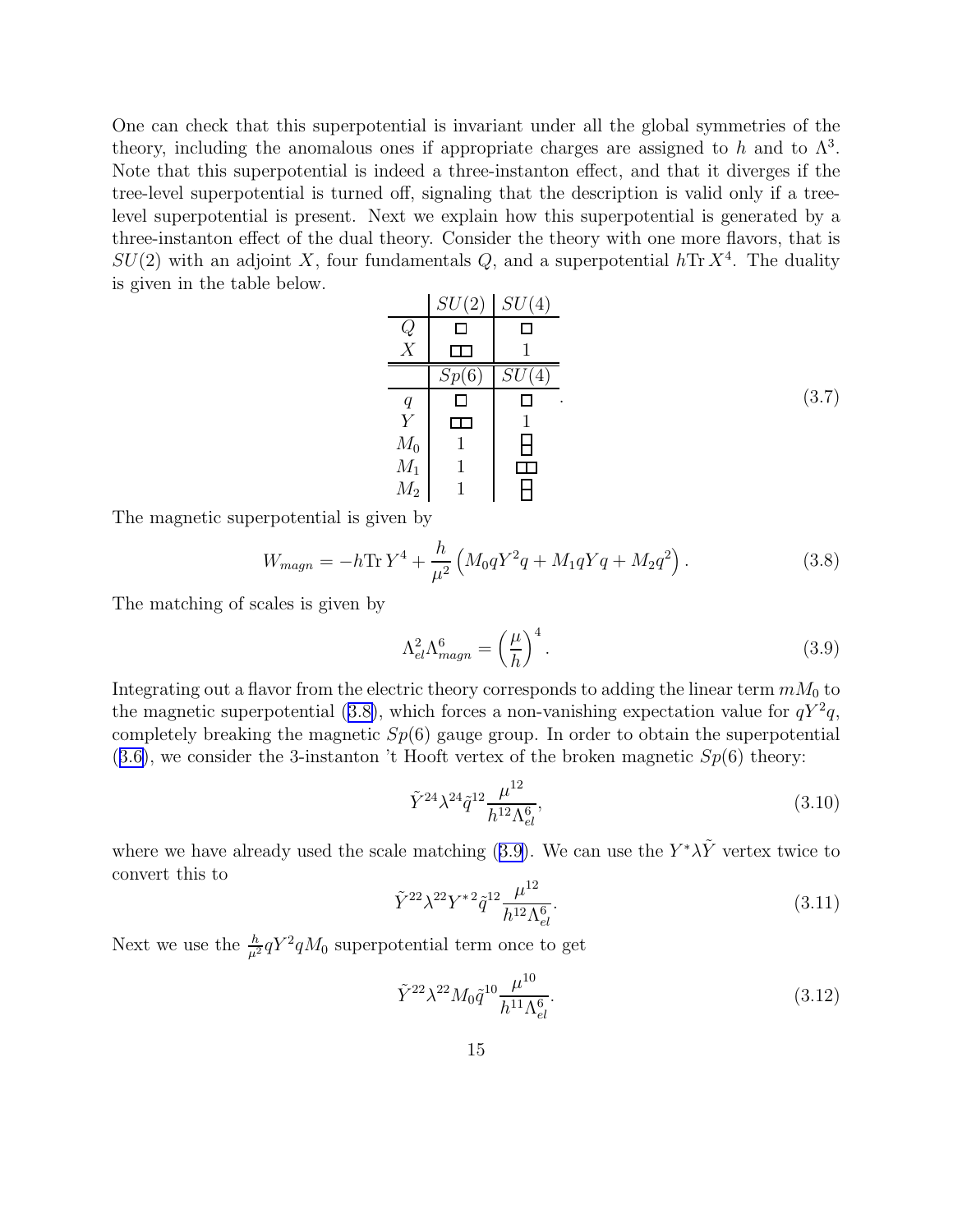<span id="page-16-0"></span>Now we use the  $q^*\lambda\tilde{q}$  vertex twice to get

$$
\tilde{Y}^{22} \lambda^{20} M_0 \tilde{q}^8 q^{*2} \frac{\mu^{10}}{h^{11} \Lambda_{el}^6},\tag{3.13}
$$

and then the  $\frac{h}{\mu^2}M_2q^2$  superpotential coupling twice to get

$$
\tilde{Y}^{22} \lambda^{20} M_0 \tilde{q}^6 \tilde{M}_2^2 \frac{\mu^6}{h^9 \Lambda_{el}^6}.
$$
\n(3.14)

Next we use the  $-hY^4$  superpotential coupling four times to get

$$
\langle Y \rangle^8 \tilde{Y}^{14} \lambda^{20} \tilde{q}^6 M_0 \tilde{M}_2^2 \frac{\mu^6}{h^5 \Lambda_{el}^6}.
$$
\n
$$
(3.15)
$$

Now we use the remaining fermionic components to convert them to VEV's:

$$
\langle Y \rangle^8 \langle Y^* \rangle^{14} \langle q^* \rangle^6 M_0 \tilde{M}_2^2 \frac{\mu^6}{h^5 \Lambda_{el}^6}.
$$
\n(3.16)

The expectation values for q and Y are given by  $v = (\mu^2 m/h)^{\frac{1}{4}}$ . Because the superpotential has to be holomorphic in  $v$ , the integral over the instanton size has to give an additional factor of  $(vv^*)^{20}$  in the denominator. Thus the superpotential term will be

$$
\frac{\mu^6 M_0 \tilde{M}_2^2}{v^{12} h^5 \Lambda_{el}^6}.\tag{3.17}
$$

Substituting  $v^{12} = \mu^6 m^3 / h^3$  and using the scale matching of the electric theory  $m^3 \Lambda_{el}^6 = \tilde{\Lambda}_{el}^9$ we get the instanton generated superpotential term

$$
\frac{1}{h^2 \tilde{\Lambda}_{el}^9} M_0 M_2^2, \tag{3.18}
$$

which is one of the terms of  $(3.6)$ . The other term can be presumably generated from the same three-instanton vertex by closing up the instanton legs with different vertices.

### 3.2  $Sp$  with a traceless antisymmetric tensor and fundamentals

We present only the confining spectrum which satisfies the 't Hooft anomaly matching conditions  $SU(2F)^3$ ,  $SU(2F)^2U(1)_R$ ,  $U(1)_R^3$ ,  $U(1)_R$ ,  $SU(2F)^2Z_{(k+1)F}$ ,  $U(1)_R^2Z_{(k+1)F}$ ,  $U(1)_RZ_{(k+1)F}^2$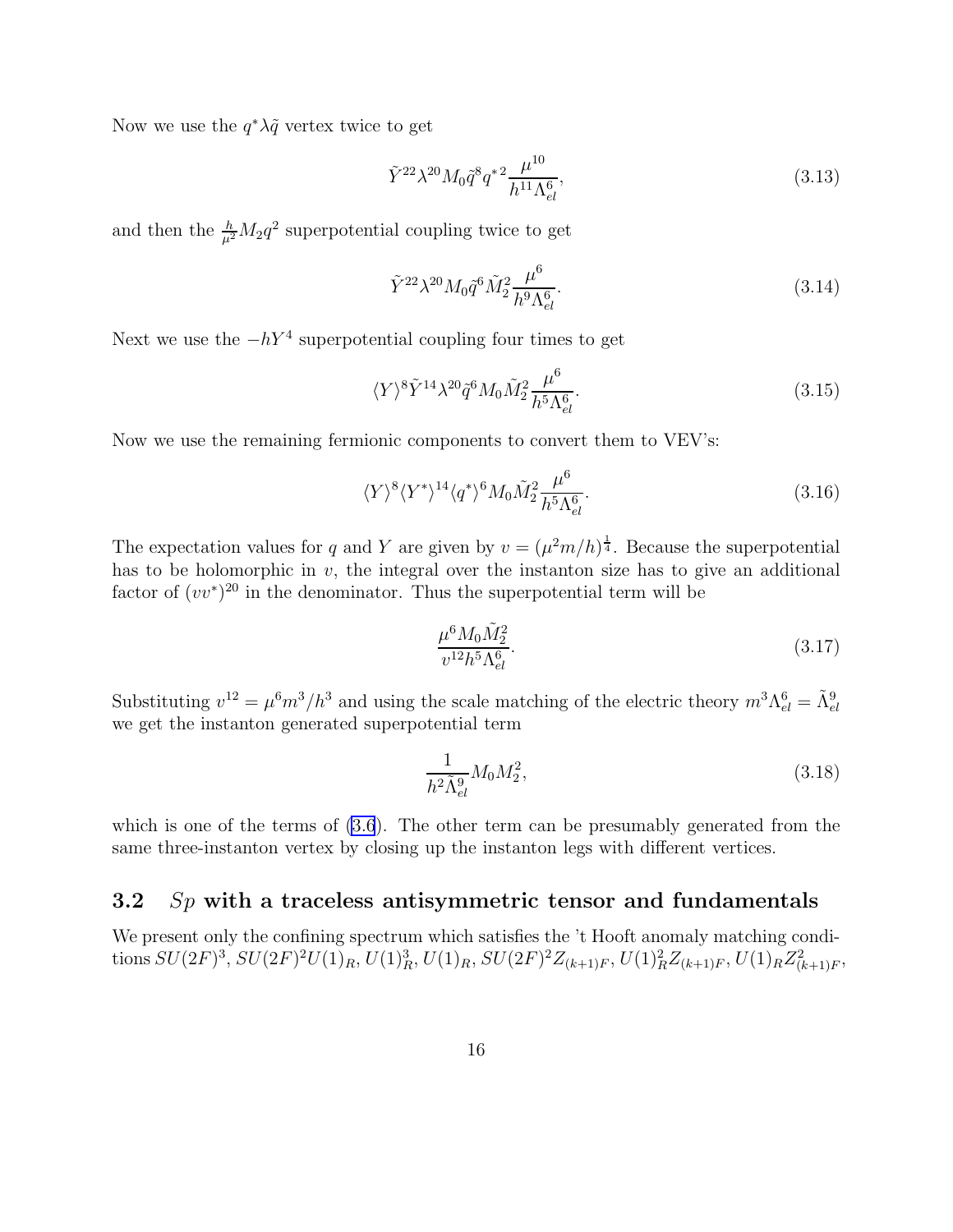$Z_{(k+1)F}^3$  and  $Z_{(k+1)F}$  for  $Sp(2k(F-2))$  with a traceless antisymmetric tensor X (TrJX = 0),  $2F$  fundamental fields Q and a tree-level superpotential  $\text{Tr}X^{k+1}$ .

|                                 | $Sp(2k(F-2))$ $SU(2F)$ | $(1)_R$                        | $Z_{(k+1)F}$        |        |
|---------------------------------|------------------------|--------------------------------|---------------------|--------|
|                                 |                        |                                |                     |        |
|                                 |                        | $F_{k-2k-F}^{k+1}$<br>$1+k$    | $1 - (-2 + F)k$     | (3.19) |
| $\frac{M_i = QX^iQ}{T_i = X^j}$ |                        | $Fk-2k-F$<br>$F(1+k)$<br>$1+k$ | $2 + Fi + 4k - 2Fk$ |        |
|                                 |                        |                                |                     |        |

where  $i = 0, \dots, k-1$  and  $j = 2, \dots, k$ . For  $k = 1$  this theory reduces to the s-confining  $Sp(2F-4)$  $Sp(2F-4)$  $Sp(2F-4)$ theory with  $2F$  fundamentals described in [2].

It is interesting to note that some of the  $T_i$  operators may be missing from the classical flat directions. For instance, for  $k = 3$ ,  $F = 3$ , one can easily show that  $T_2$  vanishes due to the F-flatness conditions. There is however no contradiction, since for this particular case,  $T_2$  has  $U(1)_R$  charge one and  $Z_{12}$  charge 6. Therefore a mass term  $m(T_2)^2$  is allowed in the superpotential, and it is removed from the moduli space.

One consistency check for confinement in this theory is to consider the classical flat direction of the form

$$
X = i\sigma_2 \otimes \begin{pmatrix} 1 & & & \\ & \omega & & \\ & & \ddots & \\ & & & \omega^{k-1} \end{pmatrix}, \tag{3.20}
$$

where  $\omega = e^{2i\pi/k}$ , and every diagonal element in X is multiplied by the  $F - 2$  dimensional unit matrix. This direction indeed satisfies the F-flatness condition  $(JX)^k \propto 1$ , where  $J = i\sigma_2 \otimes 1$  is the symplectic matrix, and corresponds to the polynomial  $T_k = \text{Tr} X^{2k}$ . The theory is indeed s-confining along this direction because it leaves an  $(Sp(2(F-2)))^k$  gauge groupunbroken with F flavors for each  $Sp(2(F-2))$  factor, and it confines [[2\]](#page-24-0). If k is non-prime,  $k = lm$ , however, one may worry about the following direction

$$
X = i\sigma_2 \otimes \begin{pmatrix} 1 & & & \\ & \omega^l & & \\ & & \ddots & \\ & & & \omega^{l(k-1)} \end{pmatrix}, \tag{3.21}
$$

where again every diagonal element is multiplied by the  $F-2$  dimensional unit matrix. This direction is lifted quantum mechanically because it leaves an  $(Sp(2l(F-2)))^m$  gauge group unbroken, and each of the  $Sp(2l(F-2))$  factor develops the Affleck–Dine–Seiberg superpotential.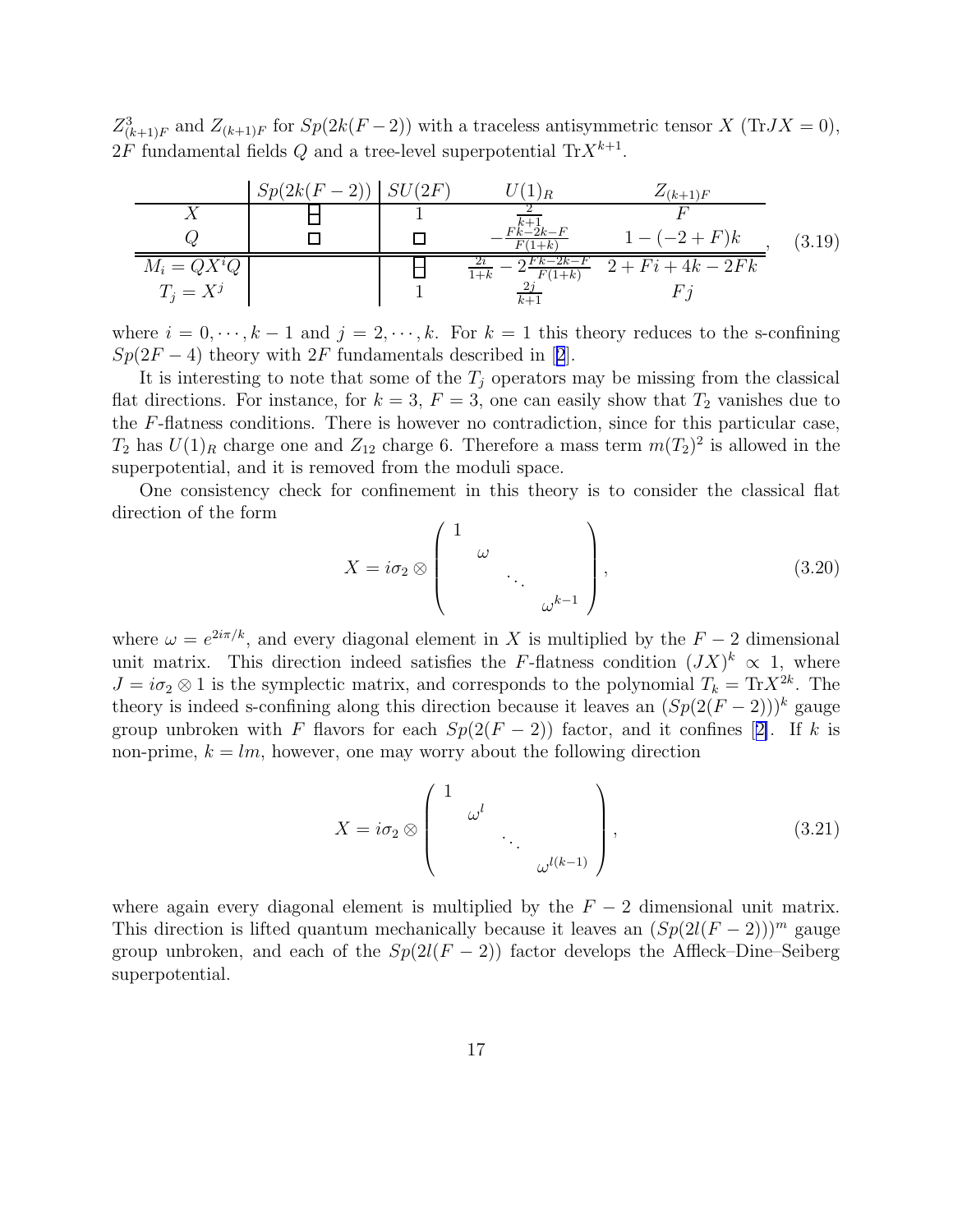### 3.3 SO with an adjoint and vectors

The spectrum which satisfies the anomaly matching conditions  $SU(F)^3$ ,  $SU(F)^2U(1)_R$ ,  $U(1)_R^3, U(1)_R, SU(F)^2 Z_{2(k+1)F}, U(1)_R^2 Z_{2(k+1)F}, U(1)_R Z_{2(k+1)F}^2, Z_{2(k+1)F}^3, Z_{2(k+1)F}, SU(F)^2 Z_{2F},$  $U(1)_R^2 Z_{2F}$ ,  $U(1)_R Z_{2F}^2$ ,  $Z_{2F}^3$ ,  $Z_{2F}$ ,  $U(1)_R Z_{2F} Z_{2(k+1)F}$ ,  $Z_{2F}^2 Z_{2(k+1)F}$  and  $Z_{2F} Z_{2(k+1)F}^2$  is given by

|                                   | SU (F  | $U(1)_R$                                    | $Z_{2(k+1)F}$              | $Z_{2F}$ |
|-----------------------------------|--------|---------------------------------------------|----------------------------|----------|
|                                   |        |                                             |                            |          |
| Q                                 |        | $1 + Fk$<br>$F(1+k)$                        | $-1 - F - 2Fk$             |          |
| $M_{2i} = QX^{2i}Q$               | $\Box$ | $2(1 + Fk)$<br>$\overline{1+k}$<br>$F(1+k)$ | $-2 + 2F(-1 + i - 2k)$     |          |
| $M_{2j+1} = QX^{2j+1}Q$           |        | $2(1 + Fk)$<br>$1+2j$<br>$1+k$<br>$F(1+k)$  | $-2 + F(-1 + 2j - 4k)$     |          |
| $B = Q^{F-1} X^{\frac{N-F+1}{2}}$ |        | $1+F+Fk$<br>$F(1+k)$                        | $1+2F(1+k)-F^2(1+k)$ $F-1$ |          |

where  $i = 0, \dots, k, j = 1, \dots, k - 1, N = (2k + 1)F + 3$ , and the tree-level superpotential of the  $SO(N)$  theory is Tr  $X^{2(k+1)}$ .

For  $k = 0$  this spectrum reproduces that of the  $SO(F + 3)$  theory with F flavor, which has a confining branch (of which this is the generalization for  $k > 0$ ), and a branch with a dynamically generated superpotential. We assume that this multiple branch structure persists for the case with  $k > 0$ , therefore the above spectrum describes only one of the possible branches of the theory. Naively, for  $k = 0$  this spectrum does not exactly agree with the spectrum of [\[4](#page-24-0)], since the baryon operator is  $B = Q^{F-1}X^2$  here, while the baryon in[[4](#page-24-0)] is  $W_\alpha^2 Q^{F-1}$ . However, in the presence of the tree-level mass term in the superpotential  $M_X$ Tr $X^2$ , these two operators can be identified using the chiral anomaly equation [[15](#page-25-0)]. The argument is the following. We start from the part  $X^{ij}X^{kl}$  in the operator B, where none of the indices  $i, j, k, l$  are the same because they are contracted with an epsilon tensor. We contract two X fields via a one-loop triangle diagram with two external gauge fields. This is the same calculation as the contribution of the Pauli–Villars field in the Konishi anomaly [\[21](#page-25-0)], except that the gauge indices are not contracted between two fields. The result is proportional to  $\frac{1}{32\pi^2 M_X}$ . The two gauge vertices in the triangle diagram must transform the indices of  $X^{ij}$  to those of  $X^{kl}$ , and hence require  $SO(N)$  generators  $M^{ik}$  and  $M^{jl}$ , or  $M^{il}$  and  $M^{jk}$ . Therefore the resulting gauge fields have indices  $W_{\alpha}^{ik}W^{\alpha jl} - W_{\alpha}^{il}W^{\alpha jk}$ . Now recall that all these indices were contracted with the epsilon tensor, and the above two terms give identical contributions as  $-W_{\alpha}^{ij}W^{\alpha kl}$ . Therefore the net result is to replace  $X^{ij}X^{kl}$  by  $-W_{\alpha}^{ij}W^{\alpha kl}$  apart from numerical factors and  $1/M_X$ .

Note that in the spectrum the operator  $B$  could have been substituted by the operator  $W_{\alpha}^{2(k+1)}Q^{(k+1)F-1}X^{k(F(1+k)-2k-3)}$  without the modification of any of the continuous global anomalies, and even the  $k = 0$  limit of this operator is correct. The only way to distinguish between this operator and the operator B which is the correct confined degree of freedom is by considering the discrete anomaly matching conditions[[15\]](#page-25-0), which is only satisfied if one uses the operator B.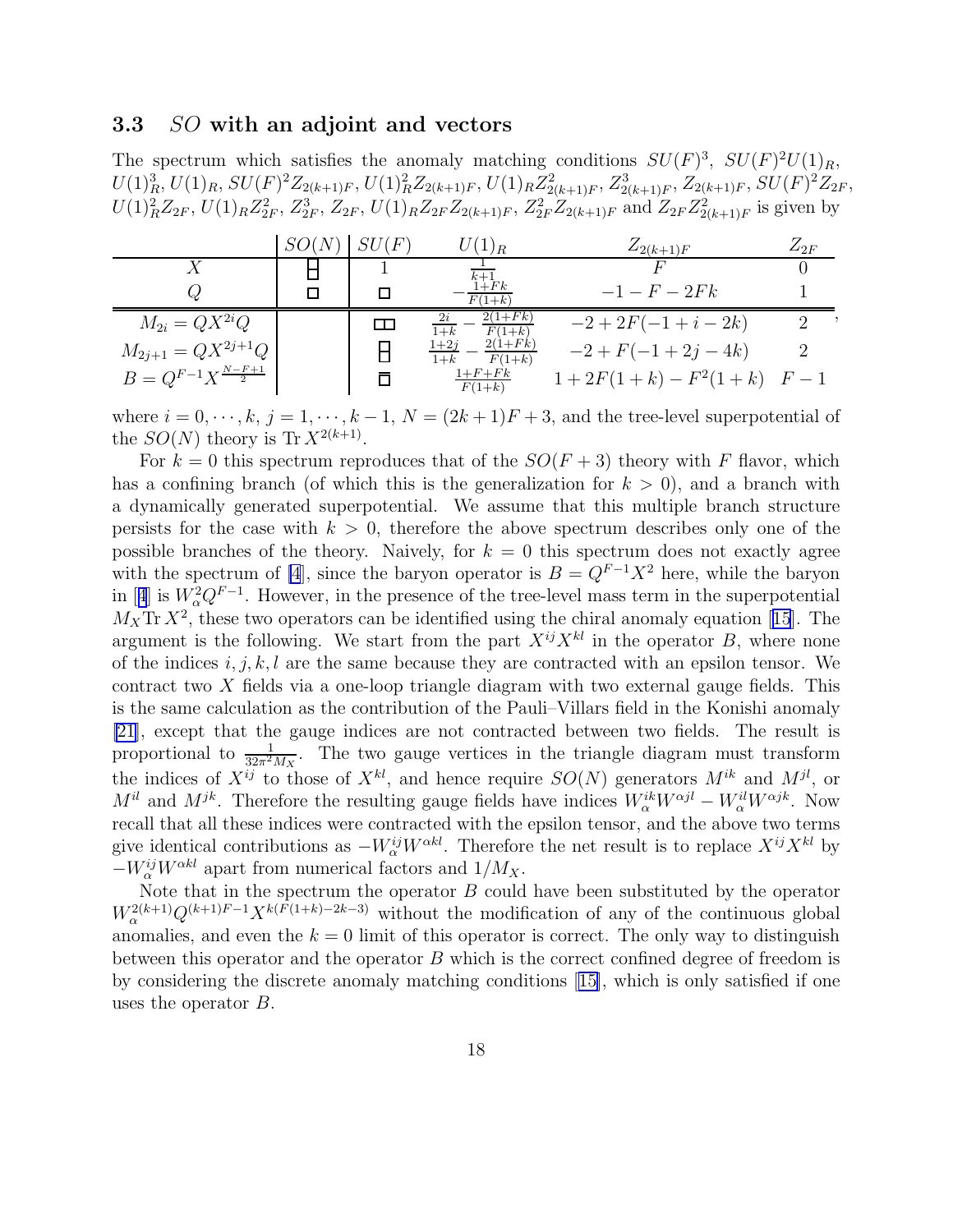### <span id="page-19-0"></span>3.4 SO with a traceless symmetric tensor and vectors

The spectrum which satisfies the anomaly matching conditions  $SU(F)^3$ ,  $SU(F)^2U(1)_R$ ,  $U(1)_R^3$ ,  $U(1)_R$ ,  $SU(F)^2Z_{(k+1)F}$ ,  $U(1)_R^2Z_{(k+1)F}$ ,  $U(1)_RZ_{(k+1)F}^2$ ,  $Z_{(k+1)F}^3$ ,  $Z_{(k+1)F}$ ,  $SU(F)^2Z_{2F}$ ,  $U(1)_R^2 Z_{2F}$ ,  $U(1)_R Z_{2F}^2$ ,  $Z_{2F}^3$ ,  $Z_{2F}$ ,  $U(1)_R Z_{2F} Z_{(k+1)F}$ ,  $Z_{2F}^2 Z_{(k+1)F}$  and  $Z_{2F} Z_{(k+1)F}^2$  is given by

|               | SO(N) | SU(F)  | $\perp$ ) R                    | $Z_{(k+1)F}$                  | $\mathcal{L}_{2F}$ |
|---------------|-------|--------|--------------------------------|-------------------------------|--------------------|
|               | T     |        | $k+1$                          |                               |                    |
|               |       | $\Box$ | $-2 - F + 4k + Fk$<br>$F(1+k)$ | $-(N-2)$                      |                    |
| $M_j = QX^jQ$ |       |        | $2 - F + 4k + Fk$<br>$F(1+k)$  | $jF - 2(N - 2)$               |                    |
|               |       | П      | $-2 + F + 4k + Fk$<br>$F(1+k)$ | $2+8k-F^2k(1+k)+F(2-4k-6k^2)$ | $(kF-1)$           |
|               |       |        |                                |                               | (3.22)             |

where  $j = 0, \dots, k - 1, N = k(F + 4) - 1$  and the tree-level superpotential of the  $SO(N)$ theory is Tr  $X^{k+1}$ , and the field content of B is  $W_\alpha^{2k} Q^{kF-1} X^{\frac{F_k(k-1)}{2}+(k+1)^2}$ . The contraction of the gauge indices in  $B$  is presumably

$$
B = Q^{F}(XQ)^{F}(X^{2}Q)^{F} \cdots (X^{k-2}Q)^{F}(X^{k-1}Q)^{F-1}(W_{\alpha})^{2}(XW_{\alpha})^{2} \cdots (X^{k-1}W_{\alpha})^{2}.
$$
 (3.23)

For $k = 1$  this theory reproduces again the  $SO(F+3)$  theory with F vectors [[4](#page-24-0)], and therefore similar multi-branch structure is expected in this case as well.

One may worry about a possible Coulomb branch along the direction

$$
X = v \operatorname{diag}(x_1, x_2, \cdots, x_{k(F+4)-1}). \tag{3.24}
$$

To satisfy the F-flatness condition  $X^k \propto 1$ , all the eigenvalues  $x_i$  must be k-th root of unity. The tracelessness of X also imposes the condition  $\sum_i x_i = 0$ . If k is prime, one cannot satisfy the tracelessness condition with  $k(F + 4) - 1$  eigenvalues which are all k-th roots of unity. Therefore, there is no classical flat direction of this form. If  $k$  is not prime, one may find divisors of k which sum up to  $k(F + 4) - 1$ ; *i.e.*,  $p_1, \dots, p_m$  are all divisors of k and  $\sum_j p_j = k(F+4) - 1$ .<sup>†</sup> Then using the quotients  $q_m = k/p_m$ , one can satisfy both the tracelessness and F-flatness with

$$
X = \nu \text{diag}(1, \omega^{q_1}, \cdots, \omega^{(p_1 - 1)q_1}, 1, \omega^{q_2}, \cdots, \omega^{(p_2 - 1)q_2}, \cdots, 1, \omega^{q_m}, \cdots, \omega^{(p_m - 1)q_m}), \qquad (3.25)
$$

where  $\omega = e^{2i\pi/k}$ . This direction corresponds to the polynomials  $Tr X^{p_j}$ . It is, however, lifted quantum mechanically. The proof is by contradiction. Suppose the direction is not lifted by quantum effects. Since there are  $F$  vectors, the unbroken group should not contain a factor larger than  $SO(F + 4)$  to avoid Affleck–Dine–Seiberg superpotential. On the other hand,

<sup>&</sup>lt;sup>†</sup>For instance, for  $k = 6$  and  $F = 1$ ,  $k(F + 4) - 1 = 29$ , X can be given by repeating  $(1, \omega, \omega^2, \omega^3, \omega^4, \omega^5)$ four times, and the remaining five eigenvalues by  $(1, \omega^3, 1, \omega^2, \omega^4)$ .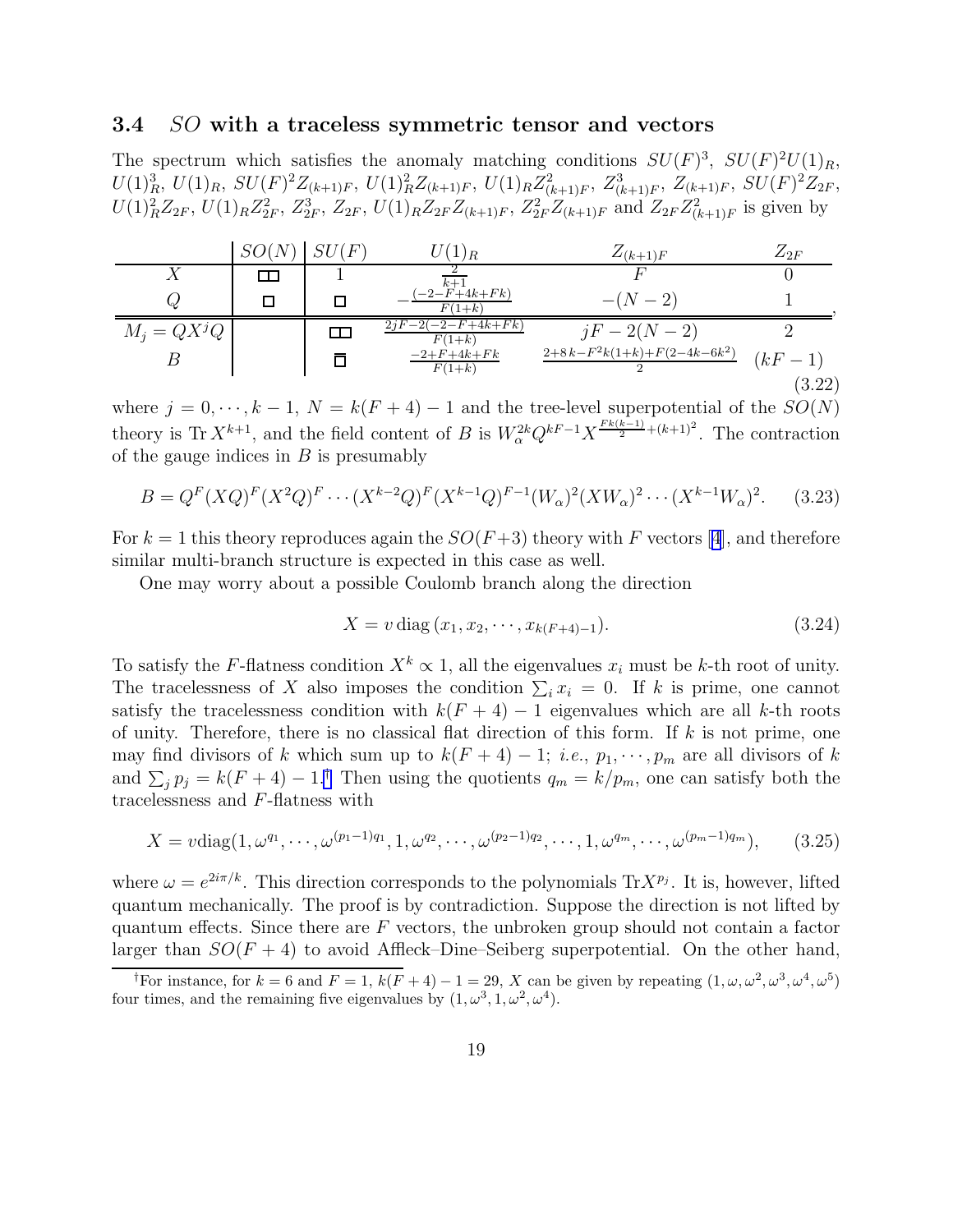there are  $k(F+4)-1$  eigenvalues with only k possibilities  $1, \omega, \dots, \omega^{k-1}$ , and hence the only allowed case is repeating all of the above k-th roots of unity  $F + 4$  times except one of them repeated  $F + 3$  times. Then, however, X is not traceless, and hence the assumption is not correct.

#### 3.5 SU with an antisymmetric flavor and fundamental flavors

The spectrum which satisfies the anomaly matching conditions  $SU(F)^3$ ,  $SU(F)^2U(1)_X$ ,  $SU(F)^2U(1)_B$ ,  $SU(F)^2U(1)_R$ ,  $U(1)_X^3$ ,  $U(1)_X$ ,  $U(1)_B^3$ ,  $U(1)_B$ ,  $U(1)_R^3$ ,  $U(1)_R$ ,  $U(1)_X^2U(1)_B$ ,  $U(1)_X U(1)_B^2$ ,  $U(1)_X^2 U(1)_R$ ,  $U(1)_X U(1)_R^2$ ,  $U(1)_B^2 U(1)_R$ ,  $U(1)_B U(1)_R^2$ ,  $U(1)_X U(1)_B U(1)_R$ ,  $SU(F)^2 Z_{2(k+1)F}$ ,  $Z_{2(k+1)F}$ ,  $Z_{2(k+1)F}^3$ ,  $U(1)_X^2 Z_{2(k+1)F}$ ,  $U(1)_X Z_{2(k+1)F}^2$ ,  $U(1)_B^2 Z_{2(k+1)F}$ ,  $U(1)_B Z_{2(k+1)F}^2$ ,  $U(1)_R^2 Z_{2(k+1)F}$ ,  $U(1)_R Z_{2(k+1)F}^2$ ,  $U(1)_X U(1)_B Z_{2(k+1)F}$ ,  $U(1)_X U(1)_R Z_{2(k+1)F}$ and  $U(1)_B \overline{U(1)}_R Z_{2(k+1)F}$  is given by

|                  | SU     | SL<br>$\,F$ | SU<br>$\,F$ | $U(1)_X$                 | $\angle(1)_B$  | $(1)_R$                              | $Z_{2(k+1)F}$    |
|------------------|--------|-------------|-------------|--------------------------|----------------|--------------------------------------|------------------|
| X                |        |             |             |                          |                | $k+1$                                |                  |
| $\bar{X}$        |        |             |             |                          |                | $k+1$                                |                  |
|                  | $\Box$ |             |             | $\theta$                 |                | $+2k$<br>$F(k+1)$                    | $3 + 4k + F$     |
| $Q\overline{Q}$  | Ō      |             |             | $\theta$                 | — I            | $N+2k$<br>$F(k+1)$                   | $3 + 4k + F$     |
| $M_i$            |        |             |             |                          |                | $2+2Fj+4k-2Fk$<br>$F(k+1)$           | $2jF-2(N-2)$     |
| $P_r$            |        |             |             | — 1                      | $\overline{2}$ | $2 + F + 4k - 2Fk + 2Fr$<br>$F(1+k)$ | $(2r+1)F-2(N-2)$ |
| $\bar{P}_r$      |        |             |             |                          | $-2$           | $2 + F + 4k - 2Fk + 2Fr$<br>$F(1+k)$ | $(2r+1)F-2(N-2)$ |
| $\boldsymbol{B}$ |        |             |             | $N-F+1$<br>$\mathcal{D}$ | $F-1$          | $-1 + F - 2k + Fk$<br>$F(1+k)$       | $-3-4k-F^2(1+k)$ |
| $\bar{B}$        |        |             |             | $N-F+1$<br>$\mathcal{D}$ | $-F+1$         | $-1 + F - 2k + Fk$<br>$F(1+k)$       | $-3-4k-F^2(1+k)$ |
| $T_i$            |        |             |             |                          |                | $\frac{2i}{k+1}$                     | 2Fi              |
|                  |        |             |             |                          |                |                                      | (3.26)           |

where  $j = 0, \dots, k, r = 0, \dots, k - 1, i = 1, \dots, k, N = (2k+1)F - 4k - 1$ , and the tree-level superpotential of the  $SU(N)$  theory is  $Tr(X\bar{X})^{k+1}$ , and the composite operators are given by

$$
M_j = Q(X\overline{X})^j \overline{Q},
$$
  
\n
$$
P_r = Q(X\overline{X})^r \overline{X} Q,
$$
  
\n
$$
\overline{P}_r = \overline{Q}(X\overline{X})^r X \overline{Q},
$$
  
\n
$$
B = X^{\frac{N-F+1}{2}} Q^{F-1},
$$
  
\n
$$
\overline{B} = \overline{X}^{\frac{N-F+1}{2}} \overline{Q}^{F-1},
$$
  
\n
$$
T_i = (X\overline{X})^i.
$$
\n(3.27)

For  $k = 0$  this theory reproduces the s-confining  $SU(F-1)$  theory with F flavors. Note that there are no P or T operators for  $k = 0$ .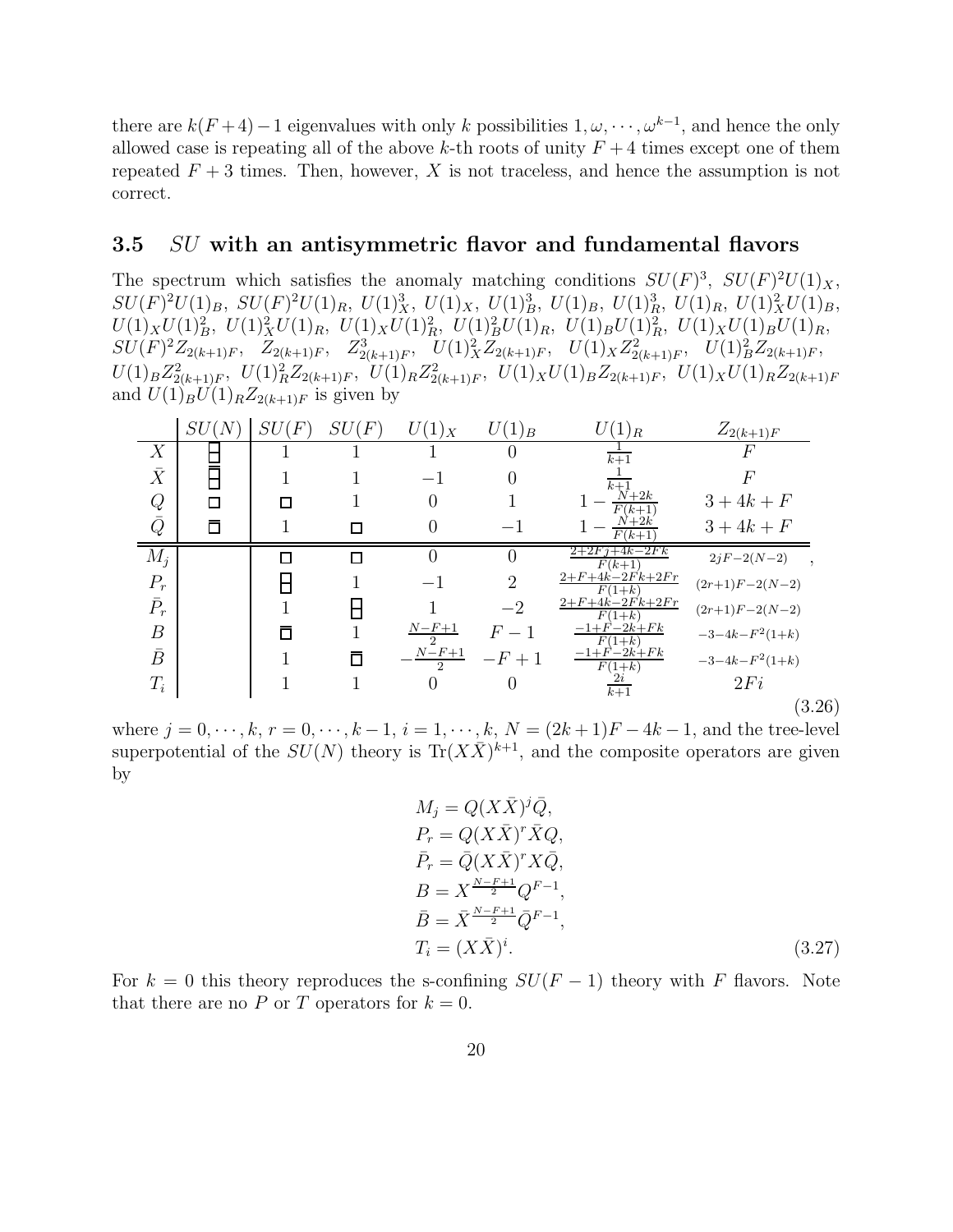When  $N = (2k+1)F - 4k - 1$  is even (*i.e.*, F odd), there is an additional classical flat direction:

$$
X = i\sigma_2 \otimes \text{diag}(x_1, \cdots, x_{N/2})v, \qquad \bar{X} = 0. \tag{3.28}
$$

This direction obviously satisfies the F-flatness  $\bar{X}(X\bar{X})^k = (X\bar{X})^k X = 0$  for  $k > 0$ , and corresponds to the gauge-invariant polynomial PfX. D-flatness requires  $X^{\dagger}X \propto 1$  and hence all the eigenvalues have the same absolute value. Moreover, a general  $SU(N)$  gauge transformation can make all the eigenvalues to be equal, and hence  $X = i\sigma_2 \otimes 1_{N/2}v$ , which leaves an  $Sp(N)$  subgroup unbroken. The low-energy theory then is an  $Sp(N)$  gauge theory with an anti-symmetric tensor  $\bar{X}$  with superpotential Tr $\bar{X}^{k+1}$ . The particle content is precisely the same as the model discussed in Section [3.2](#page-16-0) except for the trace part of  $\overline{X}$ . The gauge group  $N = (2k+1)F - 4k - 1$  is larger than the confining case for which  $N = 2k(F-2)$  discussed in Section [3.2](#page-16-0) by  $\Delta N = F - 1 \ge 2$ , because asymptotic freedom of the original  $SU(N)$ theory requires  $F \geq 3$ . Then the theory is expected to develop an Affleck–Dine–Seiberg type superpotential and the direction is removed from the quantum moduli space for  $F \geq 4$ .<sup>†</sup>

### 3.6 SU with a symmetric flavor and fundamental flavors

The spectrum which satisfies the anomaly matching conditions  $SU(F)^3$ ,  $SU(F)^2U(1)_X$ ,  $SU(F)^2U(1)_B$ ,  $SU(F)^2U(1)_R$ ,  $U(1)_X^3$ ,  $U(1)_X$ ,  $U(1)_B^3$ ,  $U(1)_B$ ,  $U(1)_R^3$ ,  $U(1)_R$ ,  $U(1)_X^2U(1)_B$ ,  $U(1)_X U(1)_B^2$ ,  $U(1)_X^2 U(1)_R$ ,  $U(1)_X U(1)_R^2$ ,  $U(1)_B^2 U(1)_R$ ,  $U(1)_B U(1)_R^2$ ,  $U(1)_X U(1)_B U(1)_R$ ,  $SU(F)^2 Z_{2(k+1)F}$ ,  $Z_{2(k+1)F}$ ,  $Z_{2(k+1)F}^3$ ,  $U(1)_X^2 Z_{2(k+1)F}$ ,  $U(1)_X Z_{2(k+1)F}^2$ ,  $U(1)_B^2 Z_{2(k+1)F}$ ,  $U(1)_B Z_{2(k+1)F}^2$ ,  $U(1)_R^2 Z_{2(k+1)F}$ ,  $U(1)_R Z_{2(k+1)F}^2$ ,  $U(1)_X U(1)_B Z_{2(k+1)F}$ ,  $U(1)_X U(1)_R Z_{2(k+1)F}$ 

<sup>&</sup>lt;sup>‡</sup>The case  $F = 3$  is not fully understood. The low-energy  $Sp(N)$  dynamics is expected to give a quantum modified moduli space, while the trace part of  $\bar{X}$  interacts with the traceless part of  $\bar{X}$  via the tree-level superpotential. It is suggestive that the  $PfX$  and  $PfX$  operators can be added to the confining spectrum without spoiling the anomaly matching conditions only when  $F = 3$ . It is likely that the theory is still confining together with these operators.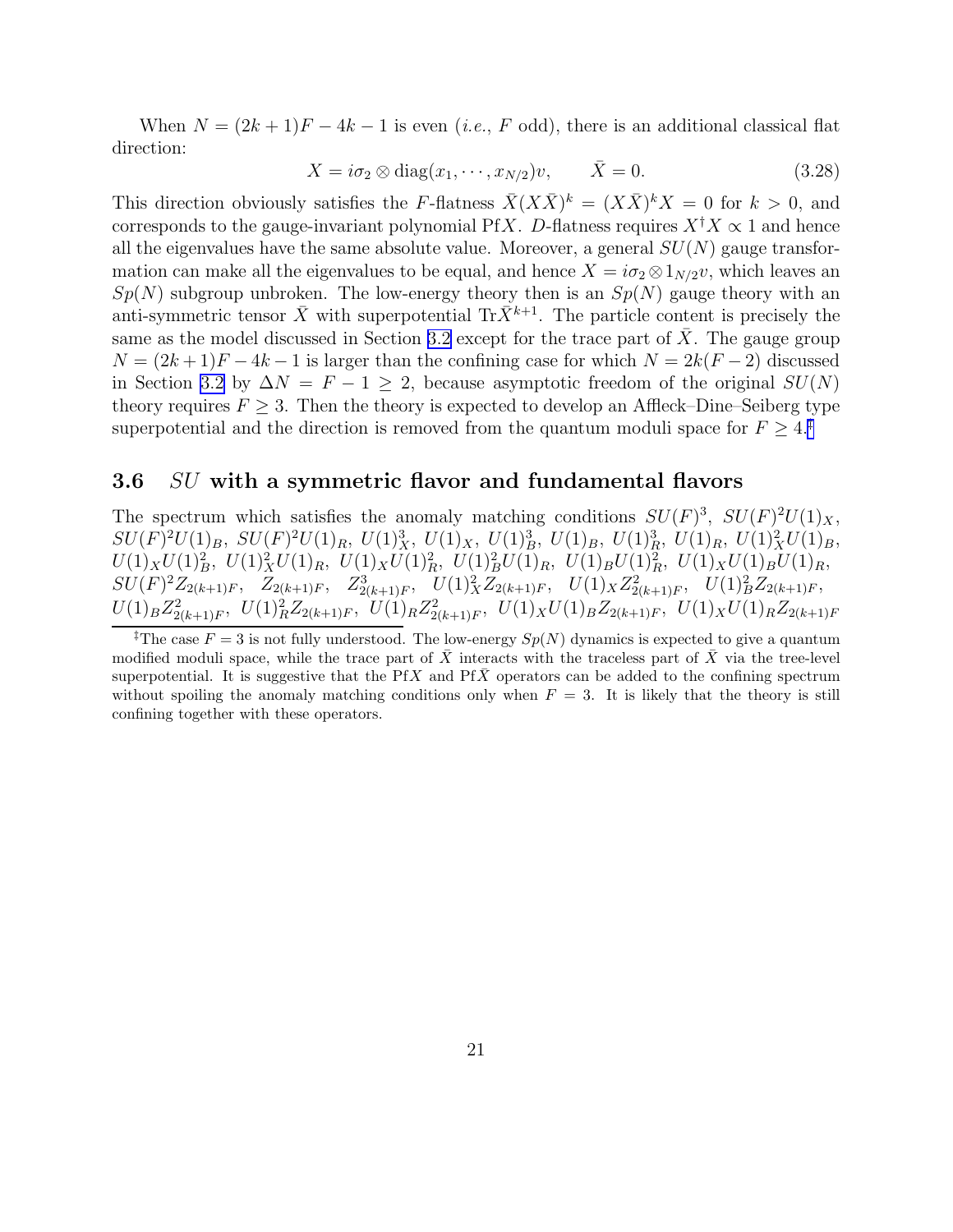|                     | SU(N)             | SU<br>$\hat{F}$ | SU(F) | $U(1)_X$                  | $U(1)_B$       | $(1)_R$                              | $Z_{2F(k+1)}$               |
|---------------------|-------------------|-----------------|-------|---------------------------|----------------|--------------------------------------|-----------------------------|
| X                   | $\Box$            |                 |       |                           |                | $\overline{k+1}$                     | F                           |
| $\bar{X}$           | $\Box$            |                 |       | $-1$                      |                | $k+1$                                | $\boldsymbol{F}$            |
|                     | $\Box$            |                 |       |                           |                | $\frac{F(1+2k)+2k-1}{F(1+k)}$        | $-(N+2)$                    |
| $\frac{Q}{\bar{Q}}$ | $\overline{\Box}$ |                 |       |                           | $^{-1}$        | $F(1+2k)+2k-1$<br>$F(1+k)$           | $(N+2)$                     |
| $M_j$               |                   | П               |       |                           |                | $2+2Fj-4k-2Fk$<br>$F(1+k)$           | $2jF-2(N+2)$                |
| $\mathcal{P}_r$     |                   | ПT              |       | $-1$                      | $\overline{2}$ | $2 + F - 4k - 2Fk + 2Fr$<br>$F(1+k)$ | $(2r+1)F-2(N+2)$ ,          |
| $\bar{P}_r$         |                   |                 | ──┌── |                           | $-2$           | $2 + F - 4k - 2Fk + 2Fr$<br>$F(1+k)$ | $(2r+1)F-2(N+2)$            |
| $\boldsymbol{B}$    |                   | n               |       | $\frac{N - F + 1}{2}$     | $F-1$          | $-1 + F + 2k + Fk$<br>$F(1+k)$       | $1\!+\!F^2(1\!+\!k)\!+\!4k$ |
| $\bar{B}$           |                   |                 |       | $N-F+1$<br>$\mathfrak{D}$ | $1-F$          | $-1 + F + 2k + Fk$<br>$F(1+k)$       | $1\!+\!F^2(1\!+\!k)\!+\!4k$ |
| $T_i$               |                   |                 |       |                           | 0              | $\overline{k+1}$                     | 2iF                         |
| $\boldsymbol{b}$    |                   |                 |       | $N-F$                     | 2F             | $1+k$                                | $-F(N+F+4)$                 |
| $\bar{b}$           |                   |                 |       | $F-N$                     | $-2F$          | $\frac{1}{1+k}$                      | $-F(N+F+4)$                 |
|                     |                   |                 |       |                           |                |                                      | (3.29)                      |

and  $U(1)_B U(1)_R Z_{2(k+1)F}$  is given by

where  $j = 0, \dots, k, r = 0, \dots, k - 1, i = 1, \dots, k, N = (2k+1)F + 4k - 1$ , and the tree-level superpotential of the  $SU(N)$  theory is  $\text{Tr}(X\overline{X})^{k+1}$ . The composite operators are given by

$$
M_j = Q(X\overline{X})^j \overline{Q},
$$
  
\n
$$
P_r = Q(X\overline{X})^r \overline{X} Q,
$$
  
\n
$$
\overline{P}_r = \overline{Q}(X\overline{X})^r X \overline{Q},
$$
  
\n
$$
B = W_\alpha^{2k} Q^{-1+F+Fk} \overline{Q}^{Fk} X^{k(F+k+Fk)} \overline{X}^{k(-2+k+Fk)},
$$
  
\n
$$
\overline{B} = W_\alpha^{2k} \overline{Q}^{-1+F+Fk} Q^{Fk} \overline{X}^{k(F+k+Fk)} X^{k(-2+k+Fk)},
$$
  
\n
$$
T_i = (X\overline{X})^i,
$$
  
\n
$$
b = Q^{2F} X^{N-F},
$$
  
\n
$$
\overline{b} = \overline{Q}^{2F} \overline{X}^{N-F}.
$$
\n(3.30)

The color indices  $\kappa, \lambda$  and flavor indices i, j in b are contracted by two epsilon tensors each:  $b = \epsilon_{\kappa_1 \cdots \kappa_N} \epsilon_{\lambda_1 \cdots \lambda_N} \epsilon^{i_1 \cdots i_F} \epsilon^{j_1 \cdots j_F} Q_{i_1}^{\kappa_1}$  $i_1^{\kappa_1}\cdots Q_{i_F}^{\kappa_F} Q_{j_1}^{\lambda_1}$  $\lambda_1^{\lambda_1} \cdots Q_{j_F}^{\lambda_F} X^{\kappa_{F+1}\lambda_{F+1}} \cdots X^{\kappa_N \lambda_N}$ . The gauge contraction in the operator  $B$  is presumably given by

$$
B = (XW_{\alpha})^2 (X(X\overline{X})W_{\alpha})^2 \cdots (X(X\overline{X})^{k-1}W_{\alpha})^2 Q^F ((X\overline{X})Q)^F \cdots ((X\overline{X})^k Q)^{F-1}
$$
  

$$
(X\overline{Q})^F (X(X\overline{X})\overline{Q})^F \cdots (X(X\overline{X})^{k-1}\overline{Q})^F,
$$

with one epsilon tensor and similarly for the operator  $\bar{B}$  with  $Q \leftrightarrow \bar{Q}$  and  $X \leftrightarrow \bar{X}$ . For  $k = 0$ this theory again reproduces the s-confining  $SU(F-1)$  theory with F flavors. Note that in the  $k = 0$  case there are no  $P_i$  and  $T_i$  operators, B and  $\bar{B}$  are just the usual baryons  $Q^F$  and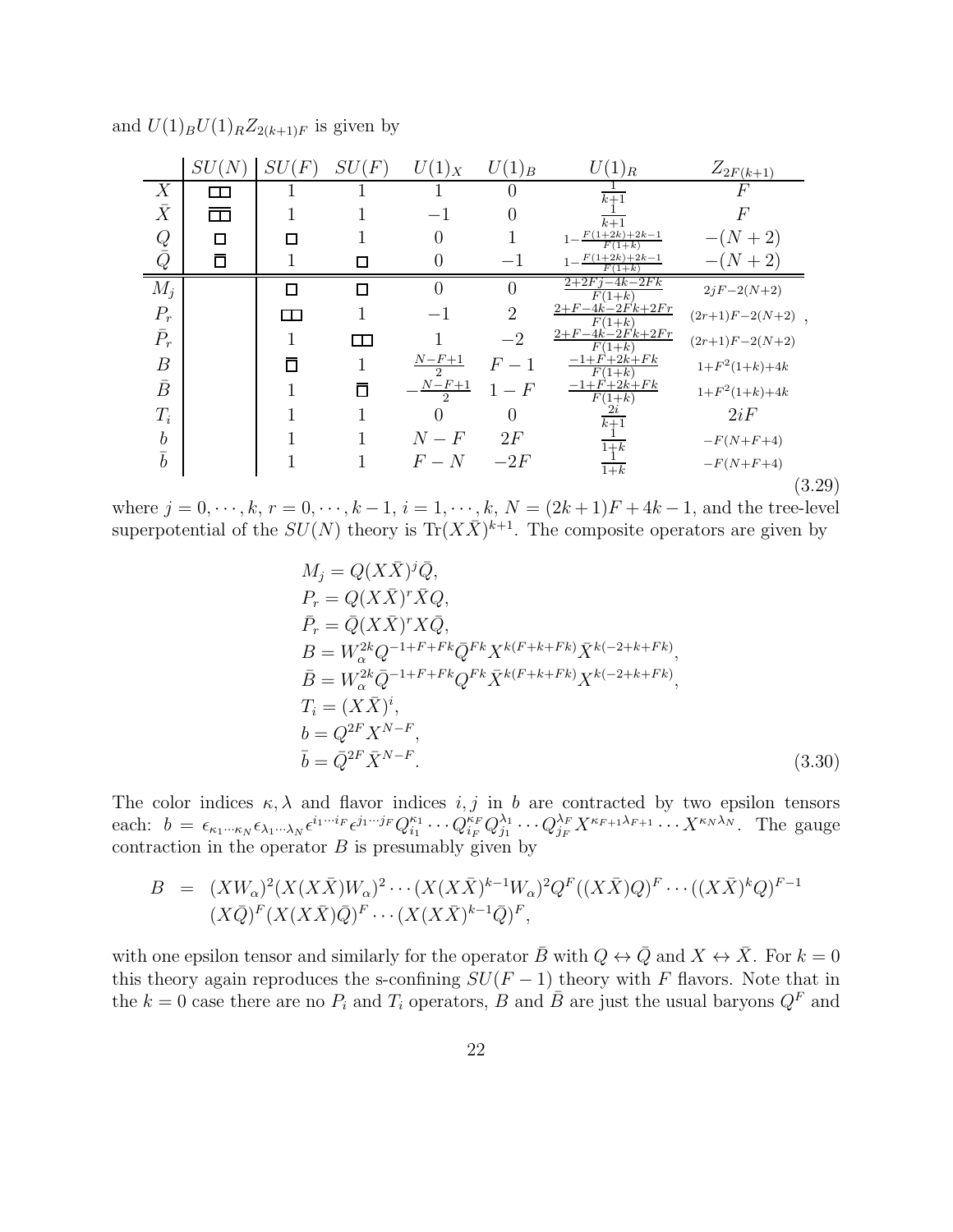<span id="page-23-0"></span> $\bar{Q}^F$ , and the operators b and  $\bar{b}$  are complete singlets under all symmetries except the  $U(1)_R$ under which they carry R charge one for  $k = 0$ . Thus presumably there is a mass term  $b\bar{b}$ in the confining superpotential for  $k = 0$ , which eliminates these fields from the low-energy spectrum. It would be very interesting to see this explicitly happening by examining the actual form of the confining superpotential for arbitrary values of k.

In addition to the above operators which describe the quantum moduli space, there is a classical flat direction

$$
X = v \begin{pmatrix} 1 & & & \\ & 1 & & \\ & & \ddots & \\ & & & 1 \end{pmatrix}, \qquad \bar{X} = 0.
$$
 (3.31)

This direction satisfies both the F-flatness  $\bar{X}(X\bar{X})^k = (X\bar{X})^k X = 0$  and the D-flatness  $X^{\dagger}X \propto 1$  conditions, and corresponds to the operator detX. This flat direction, however, is removed from the moduli space quantum mechanically. It leaves an  $SO(N)$  gauge group unbroken, with  $2F$  vectors and a symmetric tensor  $\bar{X}$  with the superpotential Tr $\bar{X}^{k+1}$ . This is precisely the particle content of the model discussed in Section [3.4](#page-19-0), except for the trace part of  $\overline{X}$ . The gauge group, however, is larger,  $N = (2k+1)F + 4k - 1 = [k(2F + 4) 1]+F$ . Therefore the  $SO(N)$  dynamics is expected to produce an Affleck–Dine–Seiberg type superpotential and the flat direction is lifted quantum mechanically for  $F > 1.\frac{§}{\$}$ 

# 4 Conclusions

In this paper we have examined  $N = 1$  supersymmetric gauge theories which become confining after a suitable tree-level superpotential is added. These theories are obtained by examining the cases when the dual gauge groups of Ref.[[13](#page-25-0), [14](#page-25-0), [11, 18, 19](#page-25-0), [20](#page-25-0)] become trivial. We find that in all cases when the dual gauge group reduces to the trivial group the theory is confining at the origin of the moduli space with a set of composites satisfying the 't Hooft anomaly matching conditions. A confining superpotential for these composites, which is necessary in order to reproduce the classical constraints, is generated by the strong dynamics. This superpotential can be fixed in most cases by considering "dressed quarks", and examine the classical constraints of the s-confining theory of these dressed flavors. We

<sup>§</sup>The case  $F = 1$  is not fully understood. From the analogy to the  $SO(N)$  theory with  $N - 4$  vectors [\[4](#page-24-0)], the low-energy  $SO(6k)$  dynamics is expected to give two branches, one confining with spontaneous discrete symmetry breakdown[[15\]](#page-25-0) and no confining superpotential, and the other with run-away behavior. Unlike in the previous Section, the detX and detX operators cannot be added to the spectrum without spoiling the anomaly matching conditions. A likely possibility is that low-energy  $SO(6k)$  dynamics is forced to choose the branch with the run-away behavior and the flat direction is removed from the quantum moduli space. Another possibility is that the  $Z_2$  instanton effect in  $SU(6k)/SO(6k)$  [\[17](#page-25-0)] induces a term in the superpotential which leads to a run-away behavior. We leave this issue for future investigation.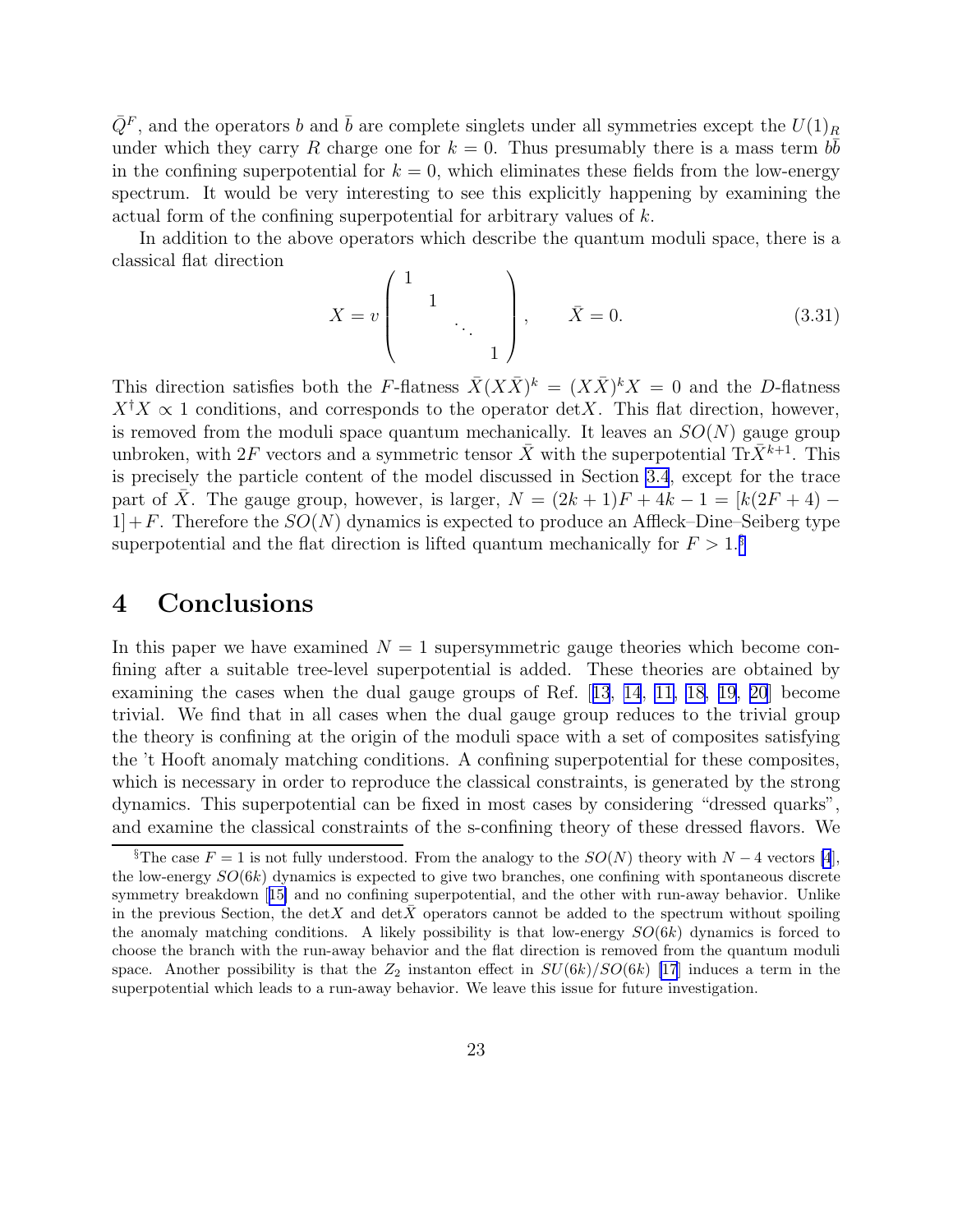<span id="page-24-0"></span>have shown several examples of such theories, and in some cases we have completely fixed the confining superpotential, and showed how this superpotential is generated in the dual gauge group by instantons.

An interesting question is how to classify the sort of confining theories examined in this paper. Most confining theories can be simply found, because the matter content obeys an index condition  $\mu_{matter} = \mu_{adioint} + 2$  for s-confining theories and  $\mu_{matter} = \mu_{adioint}$  for theories with a quantum modified constraint  $[6]$ , where  $\mu$  is the Dynkin index. However, in the theories presented in this paper the size of the confining gauge group also depends on the form of the tree-level superpotential, therefore a simple index constraint does not seem to be possible. This might be an advantage to these models compared to the ordinary s-confining ones, since the index constraint restricted the possible s-confining theories to a rather small set, with limited sizes and varieties of global symmetries. It would be very interesting to find a general way of analyzing these new confining theories without having to refer to the dualities of the theories with a bigger matter content, and to establish which confining spectra could be obtained this way.

# Acknowledgements

We thank Martin Schmaltz, Witold Skiba and John Terning for useful discussions. C.C. thanks the Aspen Center for Physics for its hospitality where part of this work was completed. C.C. is a research fellow of the Miller Institute for Basic Research in Science. H.M. is supported in part by the Alfred P. Sloan Foundation. This work is supported in part the U.S. Department of Energy under Contract DE-AC03-76SF00098, and in part by the National Science Foundation under grant PHY-95-14797.

## References

- [1] N. Seiberg, Phys. Rev. D49, 6857 (1994), [hep-th/9402044.](http://arxiv.org/abs/hep-th/9402044)
- [2] K. Intriligator and P. Pouliot, Phys. Lett. 353B, 471 (1995), [hep-th/9505006.](http://arxiv.org/abs/hep-th/9505006)
- [3] E. Poppitz and S. Trivedi, Phys. Lett. 365B, 125 (1996), [hep-th/9507169](http://arxiv.org/abs/hep-th/9507169); P. Pouliot, Phys. Lett. 367B, 151 (1996), [hep-th/9510148.](http://arxiv.org/abs/hep-th/9510148)
- [4] K. Intriligator and N. Seiberg, Nucl. Phys. B444, 125 (1995), [hep-th/9503179.](http://arxiv.org/abs/hep-th/9503179)
- [5] P. Cho and P. Kraus, *Phys. Rev.* **D54**, 7640 (1996), [hep-th/9607200](http://arxiv.org/abs/hep-th/9607200); C. Csáki, M. Schmaltz and W. Skiba, *Nucl. Phys.* **B487**, 128 (1997), [hep-th/9607210](http://arxiv.org/abs/hep-th/9607210).
- [6] C. Csáki, M. Schmaltz and W. Skiba, *Phys. Rev. Lett.* **78**, 799 (1997), [hep-th/9610139;](http://arxiv.org/abs/hep-th/9610139) Phys. Rev. D55, 7840 (1997), [hep-th/9612207](http://arxiv.org/abs/hep-th/9612207).